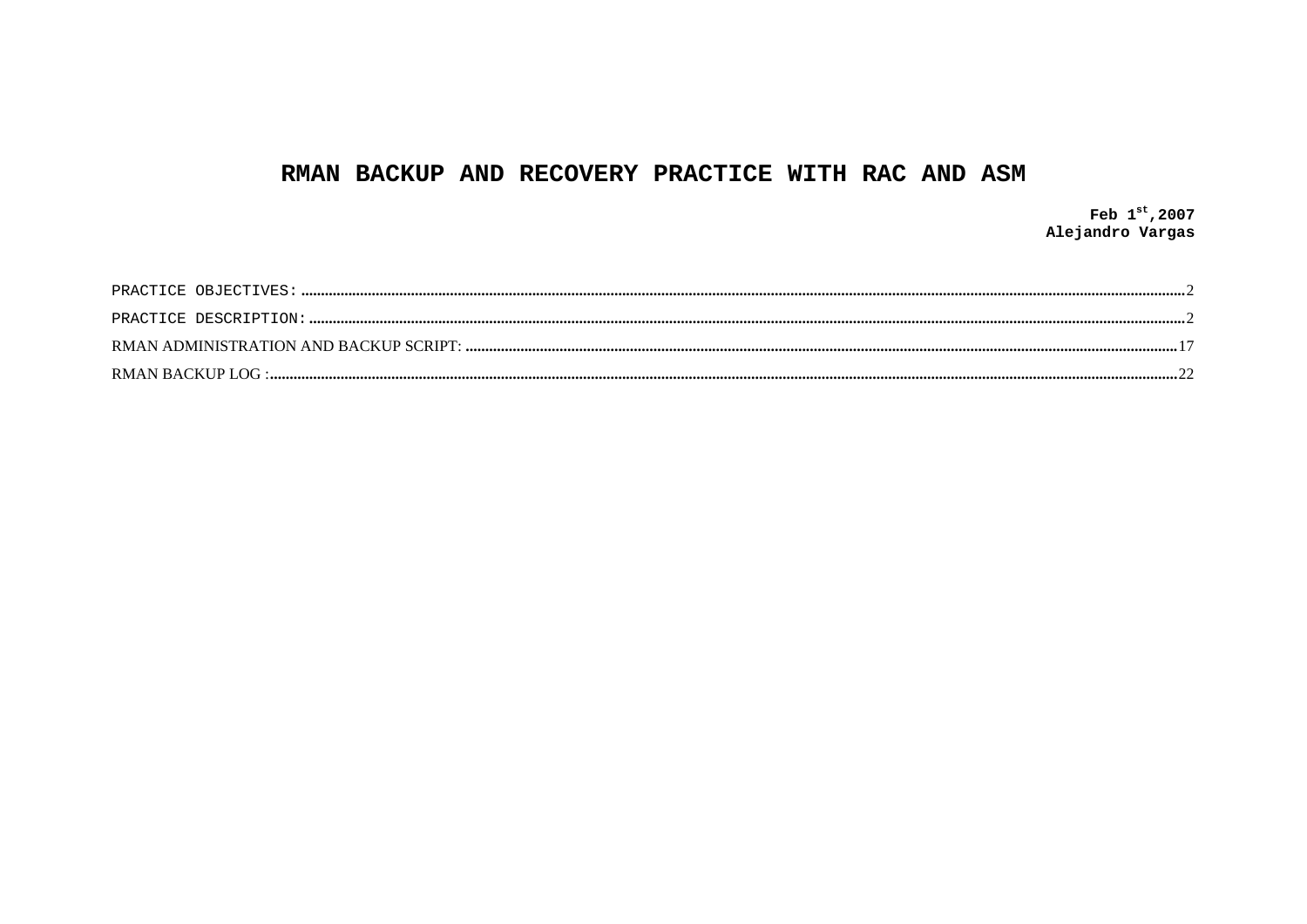#### <span id="page-1-0"></span>**Practice Objectives:**

Build skills to perform backup and recovery using rman on a RAC environment, with ASM.

#### **Practice Description:**

Create a Backup of the ASM based Database using Rman backup as copy feature, use as Backup Destination a regular File System.

Simulate crash by deleting critical datafiles from ASM.

Perform recovery until time from the Rman backup, restoring the missing file into ASM.

| Timeline                | Action                                                                                                                                |
|-------------------------|---------------------------------------------------------------------------------------------------------------------------------------|
| $01 - 02 - 07$ 15:23:22 | Check the configuration parameters of Rman.                                                                                           |
|                         | Connect to Rman without catalog. Controlfile is used to store Rman metadata:<br>You need to set the environment before invoking Rman: |
|                         |                                                                                                                                       |
|                         | ORACLE_BASE=/oradisk/app01/oracle                                                                                                     |
|                         | ORACLE_HOME=/oradisk/app01/oracle/product/10gDB                                                                                       |
|                         | ORACLE_SID=racdbtst1                                                                                                                  |
|                         | {oracle} /home/oracle [vmractest1.partnergsm.co.il] > rman target / nocatalog                                                         |
|                         | Recovery Manager: Release 10.2.0.1.0 - Production on Sun Feb 4 11:01:14 2007                                                          |
|                         | Copyright (c) 1982, 2005, Oracle. All rights reserved.                                                                                |
|                         | connected to target database: RACDBTST (DBID=519338572)                                                                               |
|                         | using target database control file instead of recovery catalog                                                                        |
|                         | RMAN> show all;                                                                                                                       |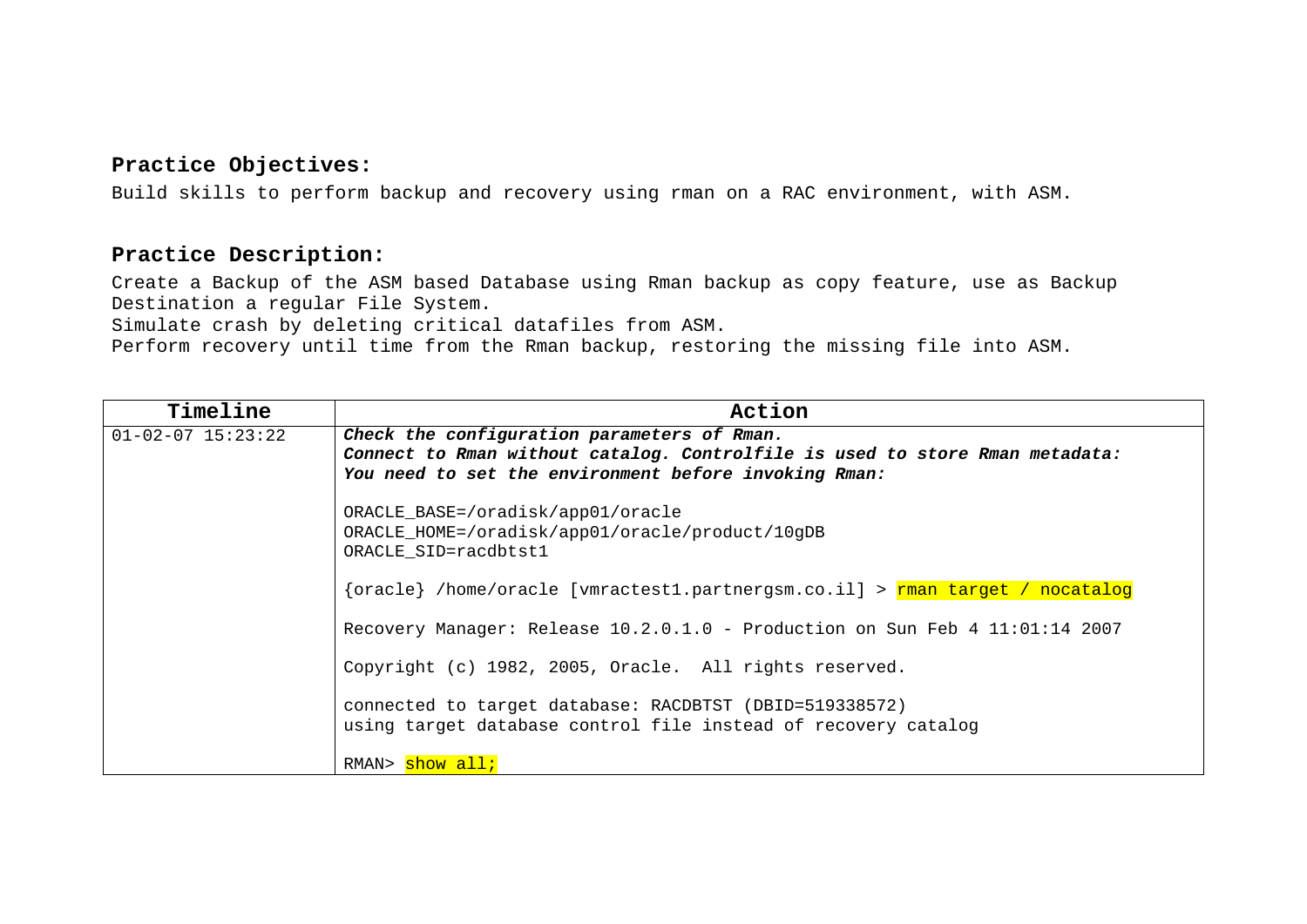|                      | RMAN configuration parameters are:                                                 |
|----------------------|------------------------------------------------------------------------------------|
|                      | CONFIGURE RETENTION POLICY TO REDUNDANCY 1; # default                              |
|                      | CONFIGURE BACKUP OPTIMIZATION OFF; # default                                       |
|                      | CONFIGURE DEFAULT DEVICE TYPE TO DISK; # default                                   |
|                      | CONFIGURE CONTROLFILE AUTOBACKUP ON;                                               |
|                      | CONFIGURE CONTROLFILE AUTOBACKUP FORMAT FOR DEVICE TYPE DISK TO                    |
|                      | '/vmasmtest/BACKUP/rman backups/%F';                                               |
|                      | CONFIGURE DEVICE TYPE DISK PARALLELISM 2 BACKUP TYPE TO BACKUPSET;                 |
|                      | CONFIGURE DATAFILE BACKUP COPIES FOR DEVICE TYPE DISK TO 1; # default              |
|                      | CONFIGURE ARCHIVELOG BACKUP COPIES FOR DEVICE TYPE DISK TO 1; # default            |
|                      | CONFIGURE CHANNEL 1 DEVICE TYPE DISK CONNECT 'SYS/oracle@racdbtst1';               |
|                      | CONFIGURE CHANNEL 2 DEVICE TYPE DISK CONNECT 'SYS/oracle@racdbtst1';               |
|                      | CONFIGURE MAXSETSIZE TO UNLIMITED;                                                 |
|                      | CONFIGURE ENCRYPTION FOR DATABASE OFF; # default                                   |
|                      | CONFIGURE ENCRYPTION ALGORITHM 'AES128'; # default                                 |
|                      | CONFIGURE ARCHIVELOG DELETION POLICY TO NONE; # default                            |
|                      | CONFIGURE SNAPSHOT CONTROLFILE NAME TO                                             |
|                      | '/oradisk/app01/oracle/product/10gDB/dbs/snapcf_racdbtst1.f'; # default            |
|                      |                                                                                    |
|                      | Note: In this case we did set all channels to instance 1, because we are using a   |
|                      | local file system to backup, ie: /vmasmtest/BACKUP/rman_backups. Because all files |
|                      | that need to be backed up are based on shared disks this is fine.                  |
|                      |                                                                                    |
|                      | Also, when using controlfile instead of a catalog database setting up CONTROLFILE  |
|                      | AUTOBACKUP ON will backup the controlfile and spfile automatically with every      |
|                      | backup or structural change to the database.                                       |
|                      |                                                                                    |
| $01 - 02 - 07$ 15:46 | Check the archive log status and destination:                                      |
|                      |                                                                                    |
|                      | SQL> archive log list                                                              |
|                      | Database log mode Archive Mode                                                     |
|                      | Automatic archival Enabled                                                         |

┍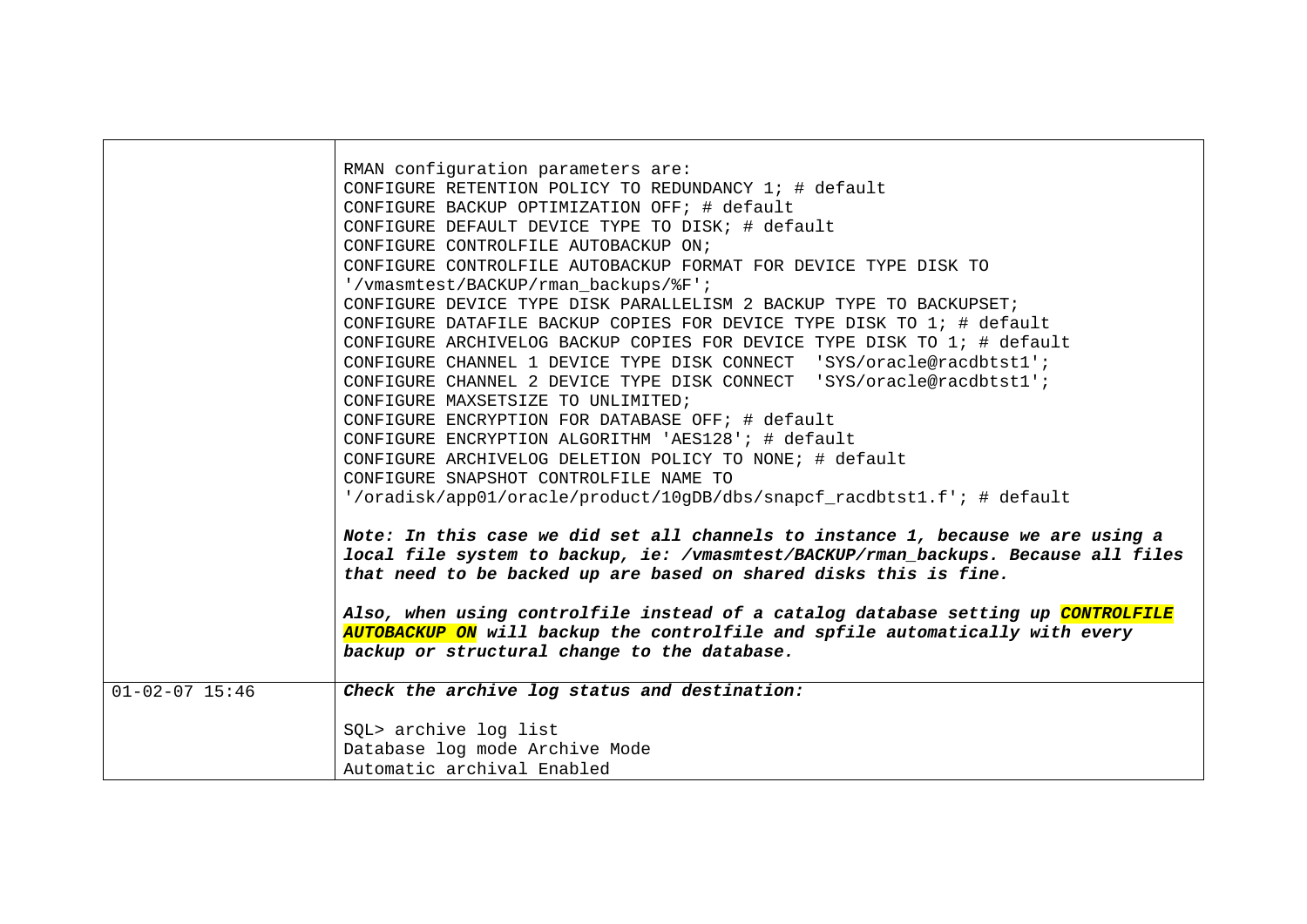|                      | Archive destination +ARCHDG/racdbtst/archived_logs/                                                                                                                         |
|----------------------|-----------------------------------------------------------------------------------------------------------------------------------------------------------------------------|
|                      | Oldest online log sequence 0                                                                                                                                                |
|                      | Next log sequence to archive 1                                                                                                                                              |
|                      | Current log sequence 1                                                                                                                                                      |
|                      | Check existing tablespaces and datafiles:                                                                                                                                   |
|                      | SQL> select tablespace_name, file_name from dba_data_files;<br>TABLESPACE FILE_NAME                                                                                         |
|                      | SYSTEM +DATADG/racdbtst/datafile/system.259.606653665                                                                                                                       |
|                      | UNDOTBS1 +DATADG/racdbtst/datafile/undotbs1.260.606653693                                                                                                                   |
|                      | SYSAUX +DATADG/racdbtst/datafile/sysaux.261.60665369                                                                                                                        |
|                      | UNDOTBS2 +DATADG/racdbtst/datafile/undotbs2.263.606653713                                                                                                                   |
|                      | USERS +DATADG/racdbtst/datafile/users.264.606653719                                                                                                                         |
|                      |                                                                                                                                                                             |
| $01 - 02 - 07$ 15:49 | Create a test tablespace and a test table to be used to check Restore and Recover:                                                                                          |
|                      | SQL> create tablespace recopl;                                                                                                                                              |
|                      | Tablespace created.                                                                                                                                                         |
|                      | SQL> create table restable1 tablespace recop1 as select sysdate timestamp from                                                                                              |
|                      | dual:                                                                                                                                                                       |
|                      | Table created.                                                                                                                                                              |
|                      |                                                                                                                                                                             |
| $01 - 02 - 07$ 15:50 | Check tablespaces and datafiles, note that all of them are located on ASM's DATADG<br>disk group:                                                                           |
|                      | SQL> select tablespace_name, file_name from dba_data_files<br>TABLESPACE FILE NAME                                                                                          |
|                      | SYSTEM +DATADG/racdbtst/datafile/system.259.606653665<br>UNDOTBS1 +DATADG/racdbtst/datafile/undotbs1.260.606653693<br>SYSAUX +DATADG/racdbtst/datafile/sysaux.261.606653697 |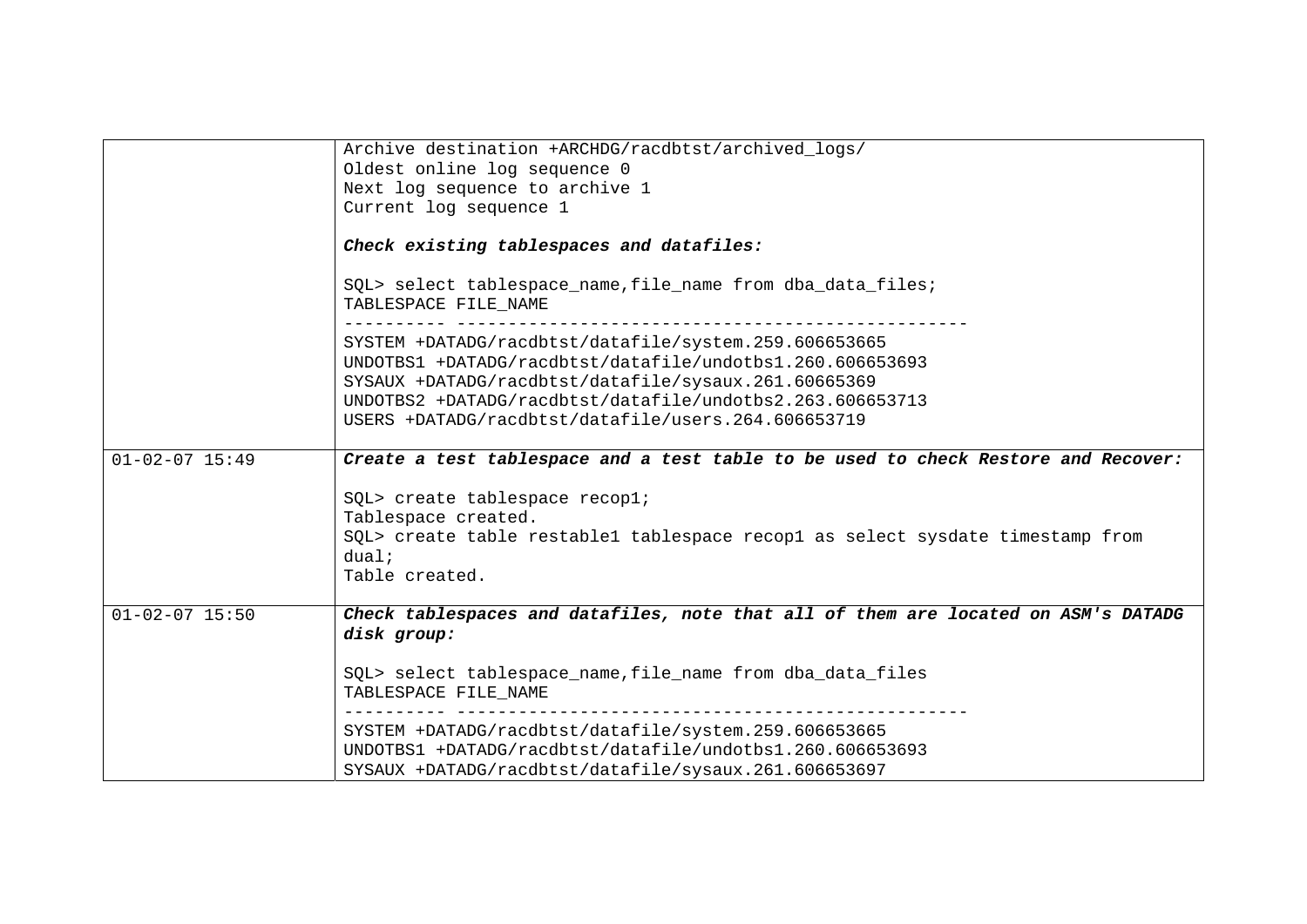|                      | UNDOTBS2 +DATADG/racdbtst/datafile/undotbs2.263.606653713                                                                                                                                                                                                                                           |
|----------------------|-----------------------------------------------------------------------------------------------------------------------------------------------------------------------------------------------------------------------------------------------------------------------------------------------------|
|                      | USERS +DATADG/racdbtst/datafile/users.264.606653719                                                                                                                                                                                                                                                 |
|                      | RECOP1 +DATADG/racdbtst/datafile/recop1.273.613410453                                                                                                                                                                                                                                               |
|                      |                                                                                                                                                                                                                                                                                                     |
| $01 - 02 - 07$ 15:52 | Check the timestamp we inserted on the test table, we will recover until this time<br>later:                                                                                                                                                                                                        |
|                      | SQL> SQL> select * from restable1;<br>TIMESTAMP                                                                                                                                                                                                                                                     |
|                      | $01 - 02 - 07$ 15:49:06                                                                                                                                                                                                                                                                             |
| $01 - 02 - 07$ 15:58 | Execute backup using script rman_backup_as_copy_to_FS.                                                                                                                                                                                                                                              |
|                      | This script does:<br>1) clean up the catalog (crosscheck / delete obsolete)<br>2) archive log current on both instances<br>3) backup database as copy to File System<br>4) archive log current on both instances<br>5) backup as copy archived logs<br>6) log actual backups<br>See the Backup Log. |
|                      | The Backup generated the following files:                                                                                                                                                                                                                                                           |
|                      | Controlfile and spfile backup:                                                                                                                                                                                                                                                                      |
|                      | c-519338572-20070201-0c 15728640                                                                                                                                                                                                                                                                    |
|                      | Datafiles:                                                                                                                                                                                                                                                                                          |
|                      | data_D-RACDBTST_I-519338572_TS-SYSTEM_FNO-1_69i8vq2f 513810432                                                                                                                                                                                                                                      |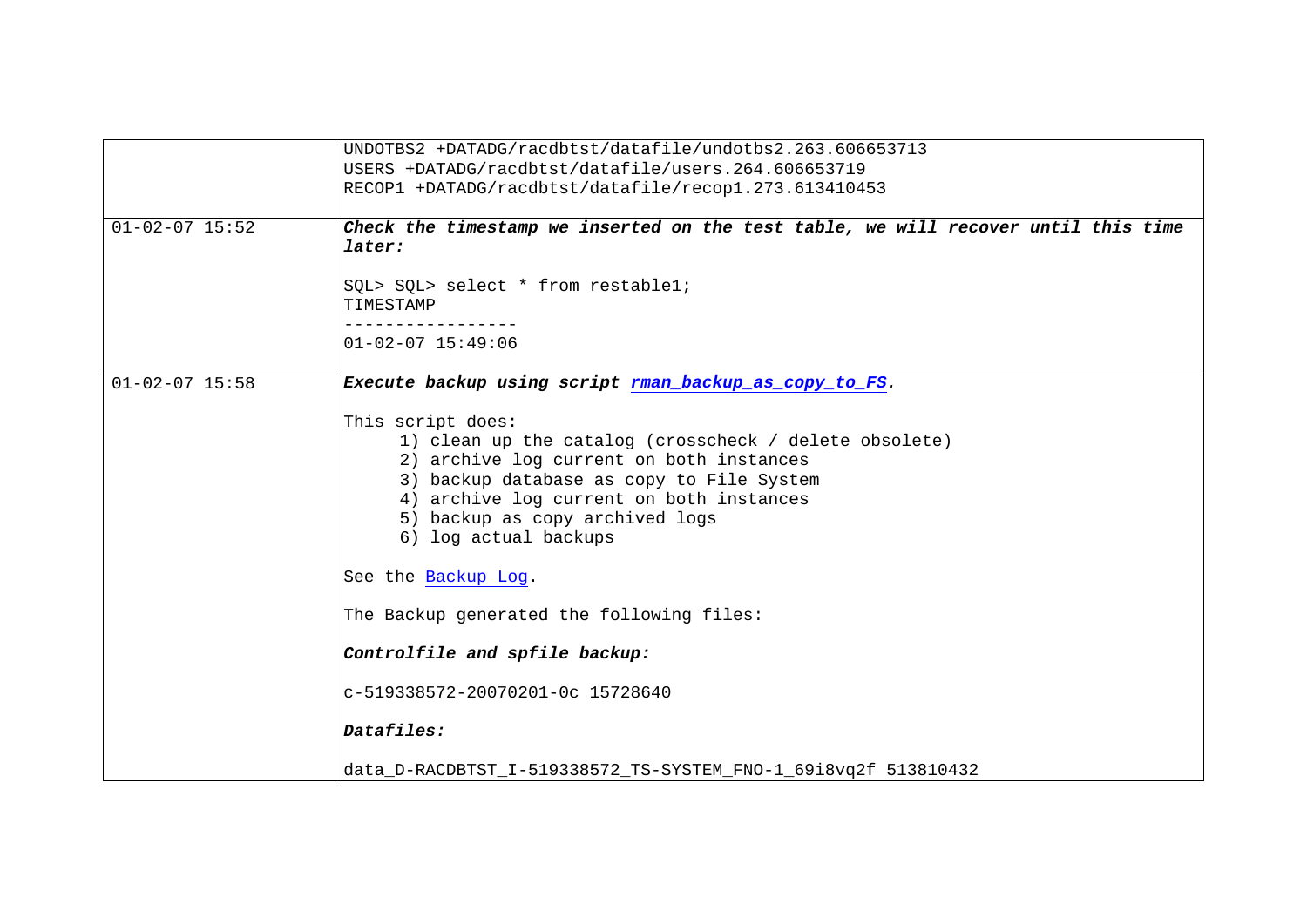| data_D-RACDBTST_I-519338572_TS-SYSAUX_FNO-3_68i8vq2f                    702554112 |
|-----------------------------------------------------------------------------------|
| data D-RACDBTST I-519338572 TS-UNDOTBS1 FNO-2 6ai8vq4h 209723392                  |
| data D-RACDBTST I-519338572 TS-UNDOTBS2 FNO-4 6bi8vq4i 209723392                  |
| data D-RACDBTST I-519338572 TS-USERS FNO-5 6di8vq5h 53747712                      |
| data_D-RACDBTST_I-519338572_TS-RECOP1_FNO-6_6ci8vq5c 104865792                    |
| Controlfile and spfile backup:                                                    |
| cf_D-RACDBTST_id-519338572_6ei8vq5p 15646720                                      |
| c-519338572-20070201-0d 15728640                                                  |
| Archived log backups:                                                             |
| RACDBTST_AL_20070201_6gi8vq80_s208_p1 1962496                                     |
| RACDBTST_AL_20070201_6hi8vq80_s209_p1 7846912                                     |
| RACDBTST_AL_20070201_6ji8vq8c_s211_p1 191488                                      |
| RACDBTST_AL_20070201_6ii8vq8c_s210_p1 1001984                                     |
| RACDBTST AL 20070201 6li8vq8h s213 p1 83456                                       |
| RACDBTST_AL_20070201_6ki8vq8h_s212_p1 96768                                       |
| RACDBTST_AL_20070201_6ni8vq8j_s215_p1 11264                                       |
| RACDBTST_AL_20070201_6mi8vq8j_s214_p1 18432                                       |
| RACDBTST_AL_20070201_6pi8vq8m_s217_p1 7680                                        |
| RACDBTST_AL_20070201_6oi8vq8m_s216_p1 9216                                        |
| RACDBTST_AL_20070201_6ri8vq8o_s219_p1 2560                                        |
| RACDBTST_AL_20070201_6qi8vq8n_s218_p1 3072                                        |
| RACDBTST_AL_20070201_6ti8vq8q_s221_p1 1536                                        |
| RACDBTST_AL_20070201_6si8vq8p_s220_p1 1536<br>Controlfile and spfile backup:      |
| c-519338572-20070201-0e 15728640                                                  |
|                                                                                   |
| Rman Backups list:                                                                |
| backupset_info.log 3738                                                           |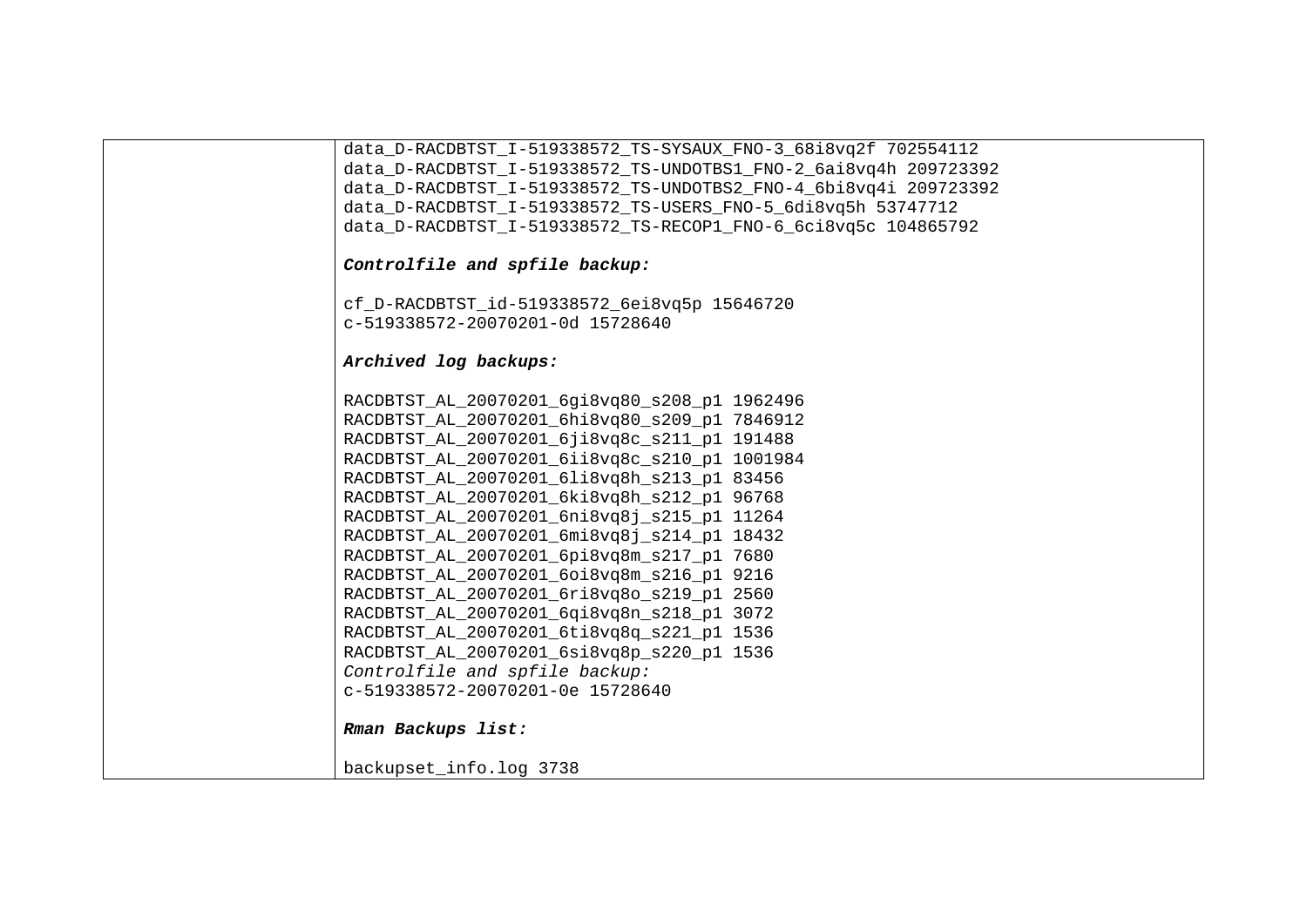|                      | Backup log:<br>/tmp/rman_backup.err                                                                                                                                                                                                                                                                                                                                                                                                                                                                                                                                                           |
|----------------------|-----------------------------------------------------------------------------------------------------------------------------------------------------------------------------------------------------------------------------------------------------------------------------------------------------------------------------------------------------------------------------------------------------------------------------------------------------------------------------------------------------------------------------------------------------------------------------------------------|
| $01 - 02 - 07$ 16:14 | Insert some other records into the test table:<br>Insert into the test table new rows, check its content:<br>SQL> insert into restable1 select sysdate from dual;<br>1 row created.<br>SQL > /<br>1 row created.<br>SQL > /<br>1 row created.<br>SQL > /<br>1 row created.<br>$SQL >$ commit;<br>Commit complete.<br>SQL> select * from restable1;<br>TIMESTAMP<br>--------------<br>$01 - 02 - 07$ 15:49:06<br>$01 - 02 - 07$ $16:14:24$<br>$01 - 02 - 07$ $16:14:27$<br>$01 - 02 - 07$ $16:14:28$<br>$01 - 02 - 07$ $16:14:28$<br>SQL> alter system archive log current;<br>System altered. |
| $01 - 02 - 07$ 16:19 | Simulate a crash by manually deleting some datafiles:<br>Execute on both instances:<br>SQL> select instance_name from v\$instance;                                                                                                                                                                                                                                                                                                                                                                                                                                                            |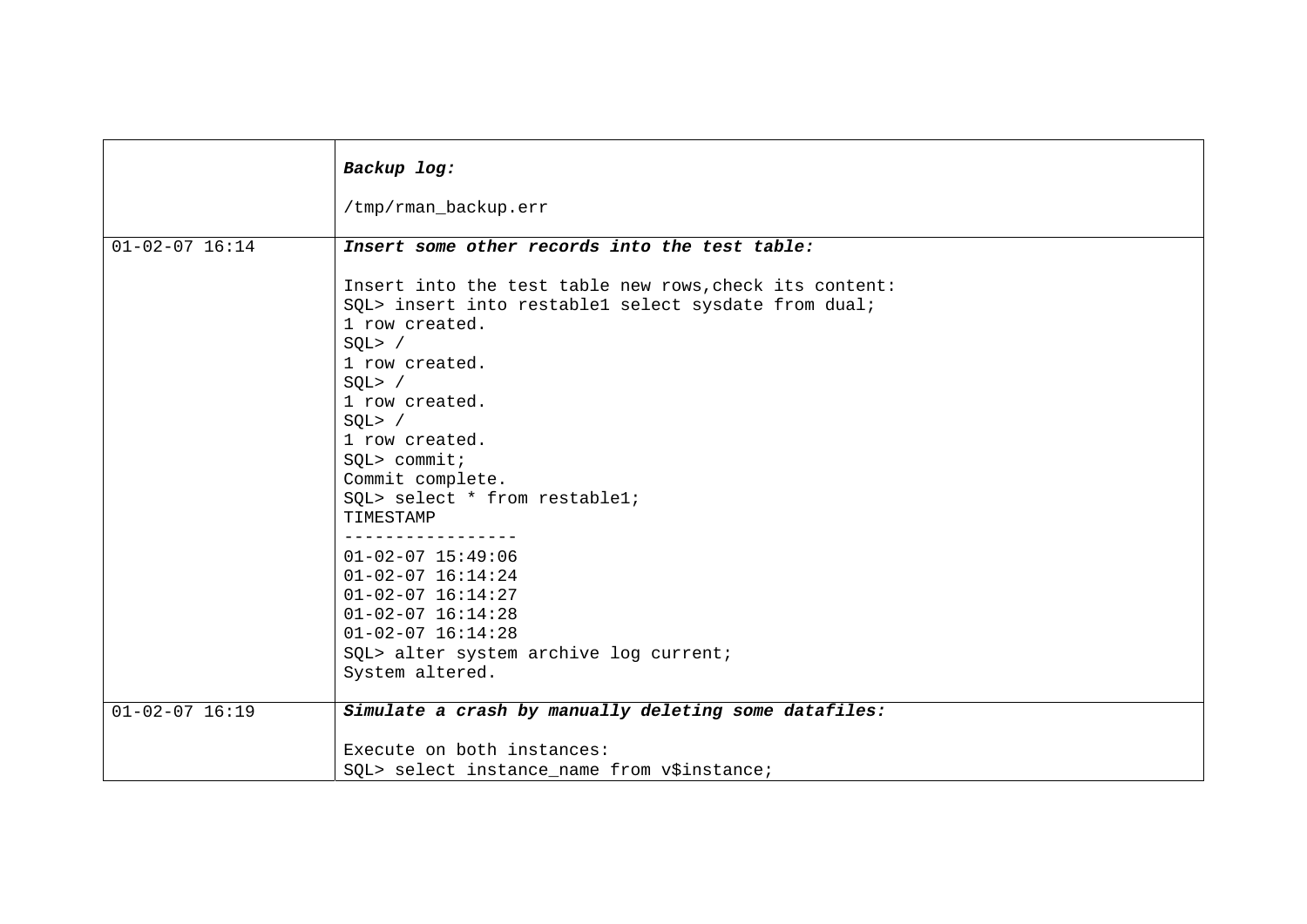| INSTANCE_NAME                                                                     |
|-----------------------------------------------------------------------------------|
|                                                                                   |
| Racdbtst1                                                                         |
| SQL> shutdown abort                                                               |
| ORACLE instance shut down.                                                        |
| SQL> select instance_name from v\$instance;<br>INSTANCE NAME                      |
| ________________                                                                  |
| racdbtst2                                                                         |
| SQL> shutdown abort                                                               |
| ORACLE instance shut down.                                                        |
|                                                                                   |
|                                                                                   |
| Inside ASM some files accidentally deleted!!!:                                    |
|                                                                                   |
| {oracle} /vmasmtest/BACKUP/rman_backups [vmractest1.partnergsm.co.il] > 10asm     |
| {oracle} /vmasmtest/BACKUP/rman_backups [vmractest1.partnergsm.co.il] > sts +ASM1 |
| {oracle} /vmasmtest/BACKUP/rman_backups [vmractest1.partnergsm.co.il] > asmcmd    |
| ASMCMD> cd datadg/racdbtst/datafile                                               |
| ASMCMD> 1s                                                                        |
| RECOP1.273.613410453                                                              |
| SYSAUX.261.606653697                                                              |
| SYSTEM.259.606653665                                                              |
| UNDOTBS1.260.606653693                                                            |
| UNDOTBS2.263.606653713                                                            |
| USERS. 264.606653719                                                              |
| <<<<< Note, only possible because the<br>ASMCMD> rm USERS.264.606653719           |
| <<<<< Database is down!!!<br>ASMCMD> rm RECOP1.273.613410453                      |
| ASMCMD> ls                                                                        |
| SYSAUX. 261.606653697                                                             |
| SYSTEM.259.606653665                                                              |
| UNDOTBS1.260.606653693                                                            |
| UNDOTBS2.263.606653713                                                            |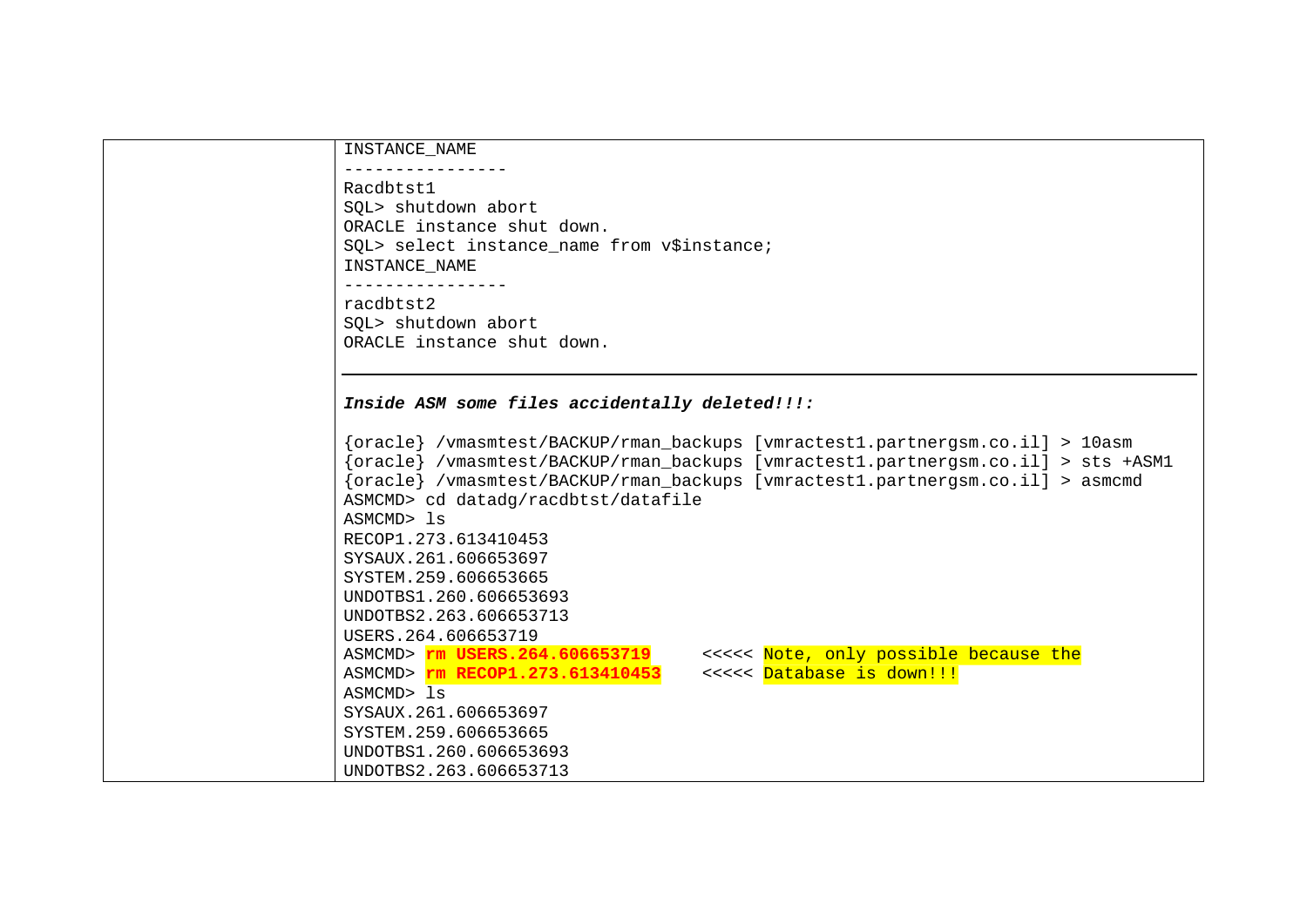|                      | {oracle} /vmasmtest/BACKUP/rman_backups [vmractest1.partnergsm.co.il] > 10db                                                                            |
|----------------------|---------------------------------------------------------------------------------------------------------------------------------------------------------|
|                      | {oracle} /vmasmtest/BACKUP/rman_backups [vmractest1.partnergsm.co.il] > sts<br>racdbtst1                                                                |
|                      | {oracle} /vmasmtest/BACKUP/rman_backups [vmractest1.partnergsm.co.il] > sqlplus<br>SOL*Plus: Release 10.2.0.1.0 - Production on Thu Feb 1 16:29:24 2007 |
|                      | Copyright (c) 1982, 2005, Oracle. All rights reserved.                                                                                                  |
|                      | Enter user-name: / as sysdba                                                                                                                            |
|                      | Connected to an idle instance.                                                                                                                          |
|                      | SQL> startup                                                                                                                                            |
|                      | ORACLE instance started.                                                                                                                                |
|                      | Total System Global Area 285212672 bytes                                                                                                                |
|                      | Fixed Size 1218992 bytes                                                                                                                                |
|                      | Variable Size 96470608 bytes                                                                                                                            |
|                      | Database Buffers 184549376 bytes                                                                                                                        |
|                      | Redo Buffers 2973696 bytes                                                                                                                              |
|                      | Database mounted.<br>ORA-01157: cannot identify/lock data file 5 - see DBWR trace file                                                                  |
|                      | ORA-01110: data file 5: '+DATADG/racdbtst/datafile/users.264.606653719'                                                                                 |
|                      |                                                                                                                                                         |
|                      |                                                                                                                                                         |
|                      | NOTE: Drop tablespace from inside the database is not recoverable with Rman; Rman                                                                       |
|                      | will also deleted the backup copy of any deleted tablespace!!!!                                                                                         |
|                      |                                                                                                                                                         |
| $01 - 02 - 07$ 16:15 | Execute recover until time using the existing backup:                                                                                                   |
|                      | Set the database to work as single instance to perform the recovery and stop it:                                                                        |
|                      | SQL> show parameters cluster_database<br>NAME TYPE VALUE                                                                                                |
|                      | cluster_database boolean TRUE                                                                                                                           |
|                      | cluster_database_instances integer 2                                                                                                                    |
|                      | SQL> alter system set cluster_database=false scope=spfile sid='*';                                                                                      |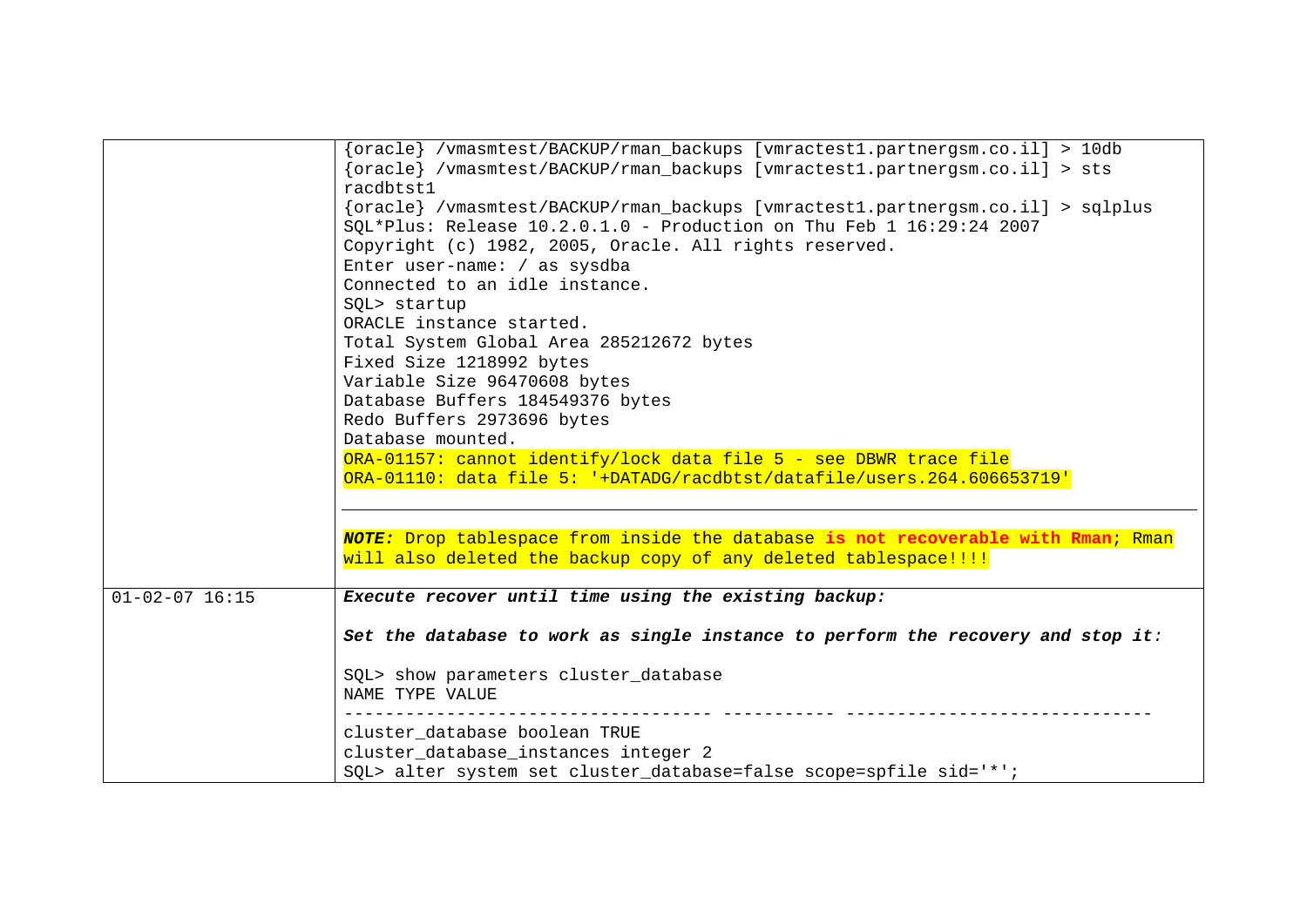| System altered.                                                                                                                            |
|--------------------------------------------------------------------------------------------------------------------------------------------|
| SOL> shutdown abort                                                                                                                        |
| ORACLE instance shut down.                                                                                                                 |
|                                                                                                                                            |
| Check the backup files and take note of the Database ID (highlighted):                                                                     |
| {oracle} /vmasmtest/BACKUP/rman_backups [vmractest1.partnergsm.co.il] > ls                                                                 |
| backupset_info.log RACDBTST_AL_20070201_6ii8vq8c_s210_p1                                                                                   |
| c-519338572-20070201-0c RACDBTST_AL_20070201_6ji8vq8c_s211_p1                                                                              |
| c-519338572-20070201-0d RACDBTST_AL_20070201_6ki8vq8h_s212_p1                                                                              |
|                                                                                                                                            |
| c-519338572-20070201-0e RACDBTST_AL_20070201_6li8vq8h_s213_p1<br>cf_D-RACDBTST_id-519338572_6ei8vq5p_RACDBTST_AL_20070201_6mi8vq8j_s214_p1 |
|                                                                                                                                            |
| chkrecov.sql RACDBTST_AL_20070201_6ni8vq8j_s215_p1                                                                                         |
| data_D-RACDBTST_I-519338572_TS-RECOP1_FNO-6_6ci8vq5c                                                                                       |
| RACDBTST AL 20070201 6oi8vq8m s216 p1                                                                                                      |
| data_D-RACDBTST_I-519338572_TS-SYSAUX_FNO-3_68i8vq2f                                                                                       |
| RACDBTST_AL_20070201_6pi8vq8m_s217_p1                                                                                                      |
| data_D-RACDBTST_I-519338572_TS-SYSTEM_FNO-1_69i8vq2f                                                                                       |
| RACDBTST_AL_20070201_6qi8vq8n_s218_p1                                                                                                      |
| data_D-RACDBTST_I-519338572_TS-UNDOTBS1_FNO-2_6ai8vq4h                                                                                     |
| RACDBTST_AL_20070201_6ri8vq8o_s219_p1                                                                                                      |
| data_D-RACDBTST_I-519338572_TS-UNDOTBS2_FNO-4_6bi8vq4i                                                                                     |
| RACDBTST AL 20070201 6si8vq8p s220 p1                                                                                                      |
| data_D-RACDBTST_I-519338572_TS-USERS_FNO-5_6di8vq5h                                                                                        |
| RACDBTST_AL_20070201_6ti8vq8q_s221_p1                                                                                                      |
| RACDBTST_AL_20070201_6gi8vq80_s208_p1 setnls.sql                                                                                           |
| RACDBTST_AL_20070201_6hi8vq80_s209_p1                                                                                                      |
| {oracle} /vmasmtest/BACKUP/rman_backups [vmractest1.partnergsm.co.il] > rman target                                                        |
| / nocatalog                                                                                                                                |
| Recovery Manager: Release 10.2.0.1.0 - Production on Thu Feb 1 16:34:20 2007                                                               |
| Copyright (c) 1982, 2005, Oracle. All rights reserved.                                                                                     |
| connected to target database (not started)                                                                                                 |
| RMAN> set dbid=519338572                                                                                                                   |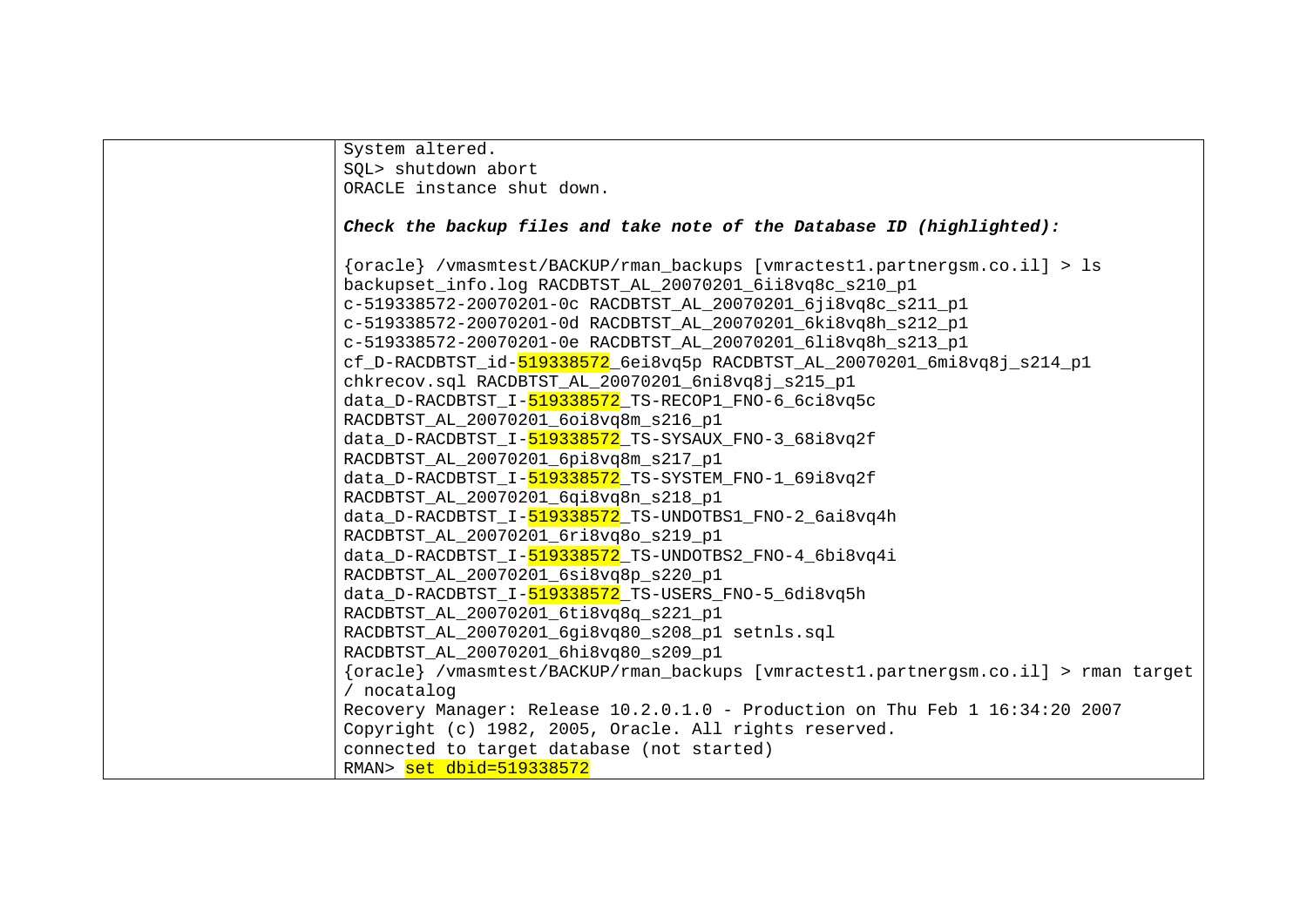```
executing command: SET DBID 
RMAN> startup nomount; 
Oracle instance started Total System Global Area 285212672 bytes 
Fixed Size 1218992 bytes 
Variable Size 96470608 bytes 
Database Buffers 184549376 bytes 
Redo Buffers 2973696 bytes 
1) we do restore the controlfile from a time previous to the crash: 
RMAN> restore controlfile from '/vmasmtest/BACKUP/rman_backups/cf_D-RACDBTST_id-
519338572_6ei8vq5p'; 
Starting restore at 01/02/2007 16:36:03 
allocated channel: ORA_DISK_1 
channel ORA_DISK_1: sid=153 devtype=DISK 
channel ORA_DISK_1: copied control file copy 
output filename=+DATADG/racdbtst/controlfile/current.256.606653653 
Finished restore at 01/02/2007 16:36:20 
2) we mount the database: 
RMAN> mount database; database mounted 
released channel: ORA_DISK_1 
3) we set until which time we want to recover, using the 'set until time' clause, 
the we do restore and recover, in this example the three commands are passed to 
Rman within a single block: 
RMAN> run { set until time="to date('01-FEB-07 16:14:28','DD-MON-YY HH24:MI:SS')";
2> restore database; 
3> recover database; |
```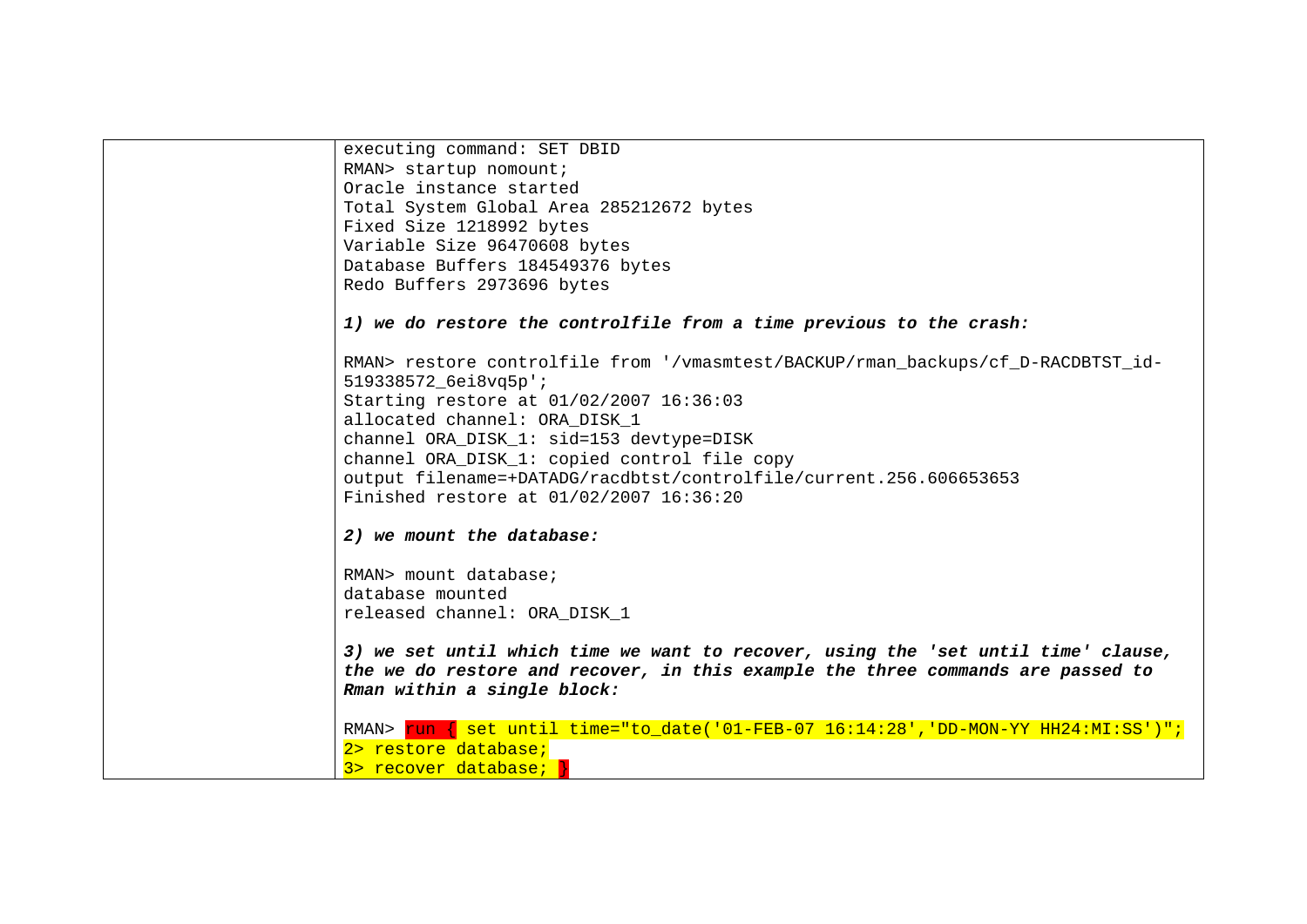executing command: SET until clause Starting restore at 01/02/2007 16:40:26 allocated channel: ORA\_DISK\_1 channel ORA\_DISK\_1: sid=148 devtype=DISK allocated channel: ORA\_DISK\_2 channel ORA\_DISK\_2: sid=153 devtype=DISK creating datafile fno=6 name=+DATADG/racdbtst/datafile/recop1.273.613410453 channel ORA\_DISK\_1: restoring datafile 00001 input datafile copy recid=94 stamp=613410953 filename=/vmasmtest/BACKUP/rman\_backups/data\_D-RACDBTST\_I-519338572\_TS-SYSTEM\_FNO-1\_69i8vq2f destination for restore of datafile 00001: +DATADG/racdbtst/datafile/system.259.606653665 channel ORA\_DISK\_2: restoring datafile 00002 input datafile copy recid=96 stamp=613410987 filename=/vmasmtest/BACKUP/rman\_backups/data\_D-RACDBTST\_I-519338572\_TS-UNDOTBS1\_FNO-2\_6ai8vq4h destination for restore of datafile 00002: +DATADG/racdbtst/datafile/undotbs1.260.606653693 channel ORA\_DISK\_2: copied datafile copy of datafile 00002 output filename=+DATADG/racdbtst/datafile/undotbs1.260.606653693 recid=99 stamp=613413691 channel ORA\_DISK\_2: restoring datafile 00003 input datafile copy recid=95 stamp=613410960 filename=/vmasmtest/BACKUP/rman\_backups/data\_D-RACDBTST\_I-519338572\_TS-SYSAUX\_FNO-3\_68i8vq2f destination for restore of datafile 00003: +DATADG/racdbtst/datafile/sysaux.261.606653697 channel ORA\_DISK\_1: copied datafile copy of datafile 00001 output filename=+DATADG/racdbtst/datafile/system.259.606653665 recid=100 stamp=613413726 channel ORA\_DISK\_1: restoring datafile 00004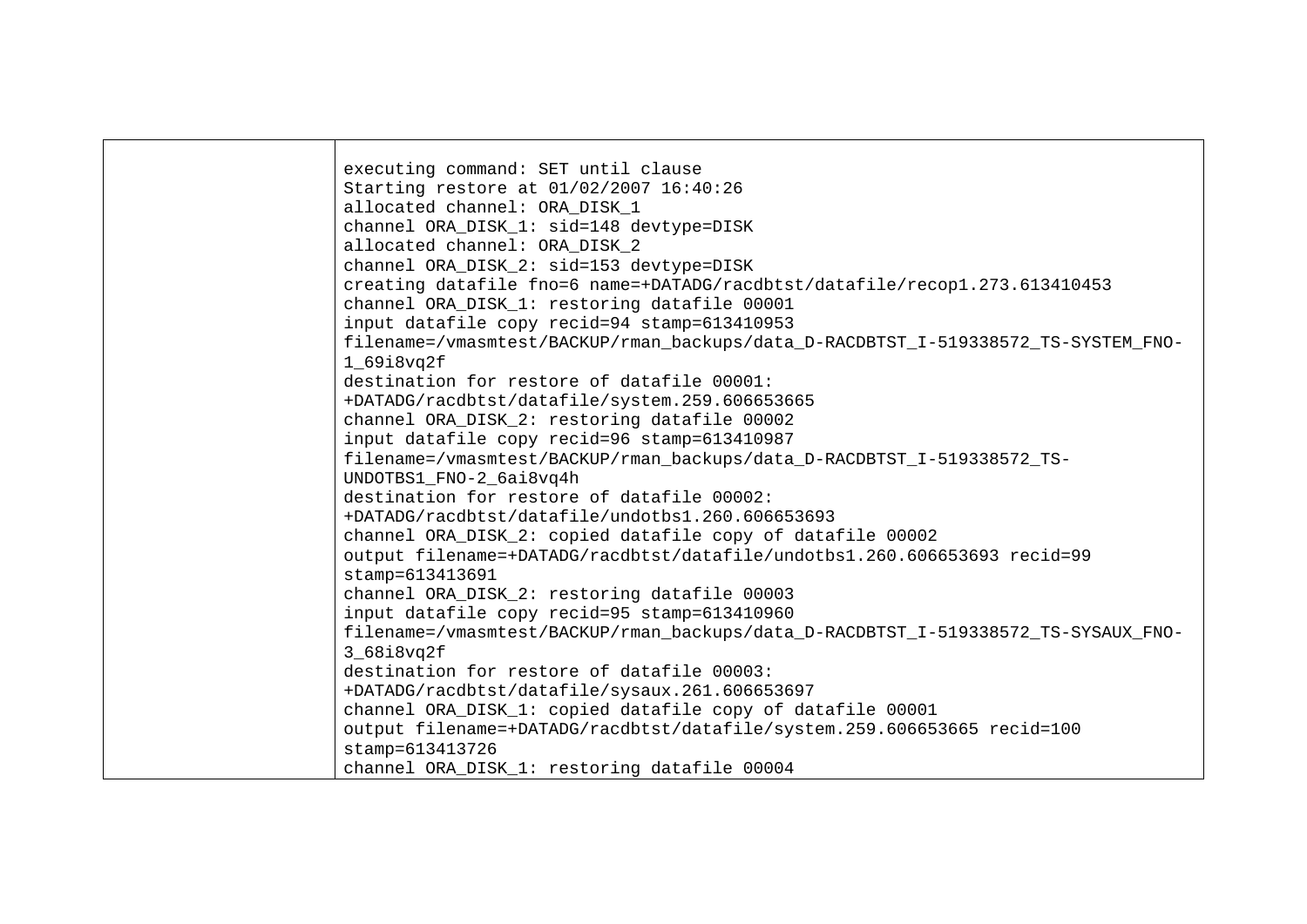| input datafile copy recid=97 stamp=613410989                                      |
|-----------------------------------------------------------------------------------|
| filename=/vmasmtest/BACKUP/rman backups/data D-RACDBTST I-519338572 TS-           |
| UNDOTBS2_FNO-4_6bi8vq4i                                                           |
| destination for restore of datafile 00004:                                        |
| +DATADG/racdbtst/datafile/undotbs2.263.606653713                                  |
| channel ORA_DISK_1: copied datafile copy of datafile 00004                        |
| output filename=+DATADG/racdbtst/datafile/undotbs2.263.606653713 recid=101        |
| stamp=613413763                                                                   |
| channel ORA_DISK_1: restoring datafile 00005                                      |
| input datafile copy recid=98 stamp=613411000                                      |
| filename=/vmasmtest/BACKUP/rman_backups/data_D-RACDBTST_I-519338572_TS-USERS_FNO- |
| 5 6di8vq5h                                                                        |
| destination for restore of datafile 00005:                                        |
| +DATADG/racdbtst/datafile/users.264.606653719                                     |
| channel ORA_DISK_2: copied datafile copy of datafile 00003                        |
| output filename=+DATADG/racdbtst/datafile/sysaux.261.606653697 recid=102          |
| stamp=613413785                                                                   |
| channel ORA_DISK_1: copied datafile copy of datafile 00005                        |
| output filename=+DATADG/racdbtst/datafile/users.264.613413795 recid=103           |
| stamp=613413803                                                                   |
| Finished restore at 01/02/2007 16:43:30                                           |
| Starting recover at 01/02/2007 16:43:34                                           |
| using channel ORA_DISK_1                                                          |
| using channel ORA_DISK_2                                                          |
| starting media recovery                                                           |
| archive log thread 1 sequence 1 is already on disk as file                        |
| +ARCHDG/racdbtst/archived_logs/1_1_613407184.dbf                                  |
| archive log thread 1 sequence 2 is already on disk as file                        |
| +ARCHDG/racdbtst/archived_logs/1_2_613407184.dbf                                  |
| archive log thread 2 sequence 1 is already on disk as file                        |
| +ARCHDG/racdbtst/archived_logs/2_1_613407184.dbf                                  |
| archive log thread 2 sequence 2 is already on disk as file                        |
| +ARCHDG/racdbtst/archived_logs/2_2_613407184.dbf                                  |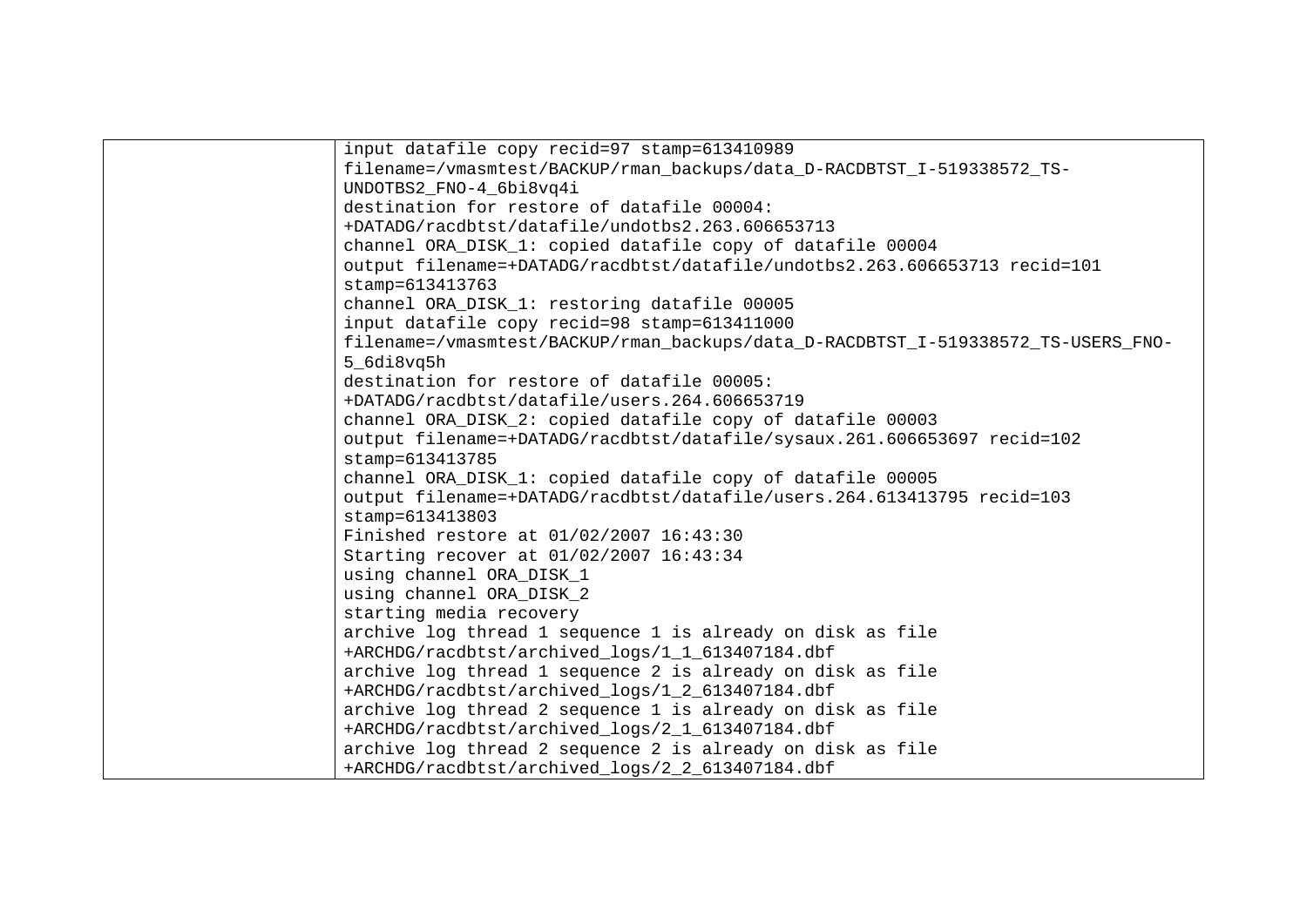| archive log thread 2 sequence 6 is already on disk as file                     |
|--------------------------------------------------------------------------------|
| +DATADG/racdbtst/onlinelog/group_4.266.606657351                               |
| archive log thread 2 sequence 7 is already on disk as file                     |
| +DATADG/racdbtst/onlinelog/group_3.265.606657349                               |
| archive log filename=+ARCHDG/racdbtst/archived_logs/1_1_613407184.dbf thread=1 |
| sequence=1                                                                     |
| archive log filename=+ARCHDG/racdbtst/archived_logs/2_1_613407184.dbf thread=2 |
| sequence=1                                                                     |
| archive log filename=+ARCHDG/racdbtst/archived_logs/1_2_613407184.dbf thread=1 |
| sequence=2                                                                     |
| archive log filename=+ARCHDG/racdbtst/archived_logs/2_2_613407184.dbf thread=2 |
| sequence=2                                                                     |
| archive log filename=+ARCHDG/racdbtst/archived logs/2 3 613407184.dbf thread=2 |
| sequence=3                                                                     |
| archive log filename=+ARCHDG/racdbtst/archived_logs/1_3_613407184.dbf thread=1 |
| sequence=3                                                                     |
| archive log filename=+ARCHDG/racdbtst/archived_logs/1_4_613407184.dbf thread=1 |
| sequence=4                                                                     |
| archive log filename=+ARCHDG/racdbtst/archived_logs/2_4_613407184.dbf thread=2 |
| sequence=4                                                                     |
| archive log filename=+ARCHDG/racdbtst/archived_logs/1_5_613407184.dbf thread=1 |
| sequence=5                                                                     |
| archive log filename=+ARCHDG/racdbtst/archived logs/2 5 613407184.dbf thread=2 |
| sequence=5                                                                     |
| archive log filename=+ARCHDG/racdbtst/archived_logs/1_6_613407184.dbf thread=1 |
| sequence=6                                                                     |
| archive log filename=+DATADG/racdbtst/onlinelog/group_4.266.606657351 thread=2 |
| sequence=6                                                                     |
| media recovery complete, elapsed time: 00:00:09                                |
| Finished recover at 01/02/2007 16:44:16                                        |
|                                                                                |
| 4) Once recover finish we open using restlogs option:                          |
|                                                                                |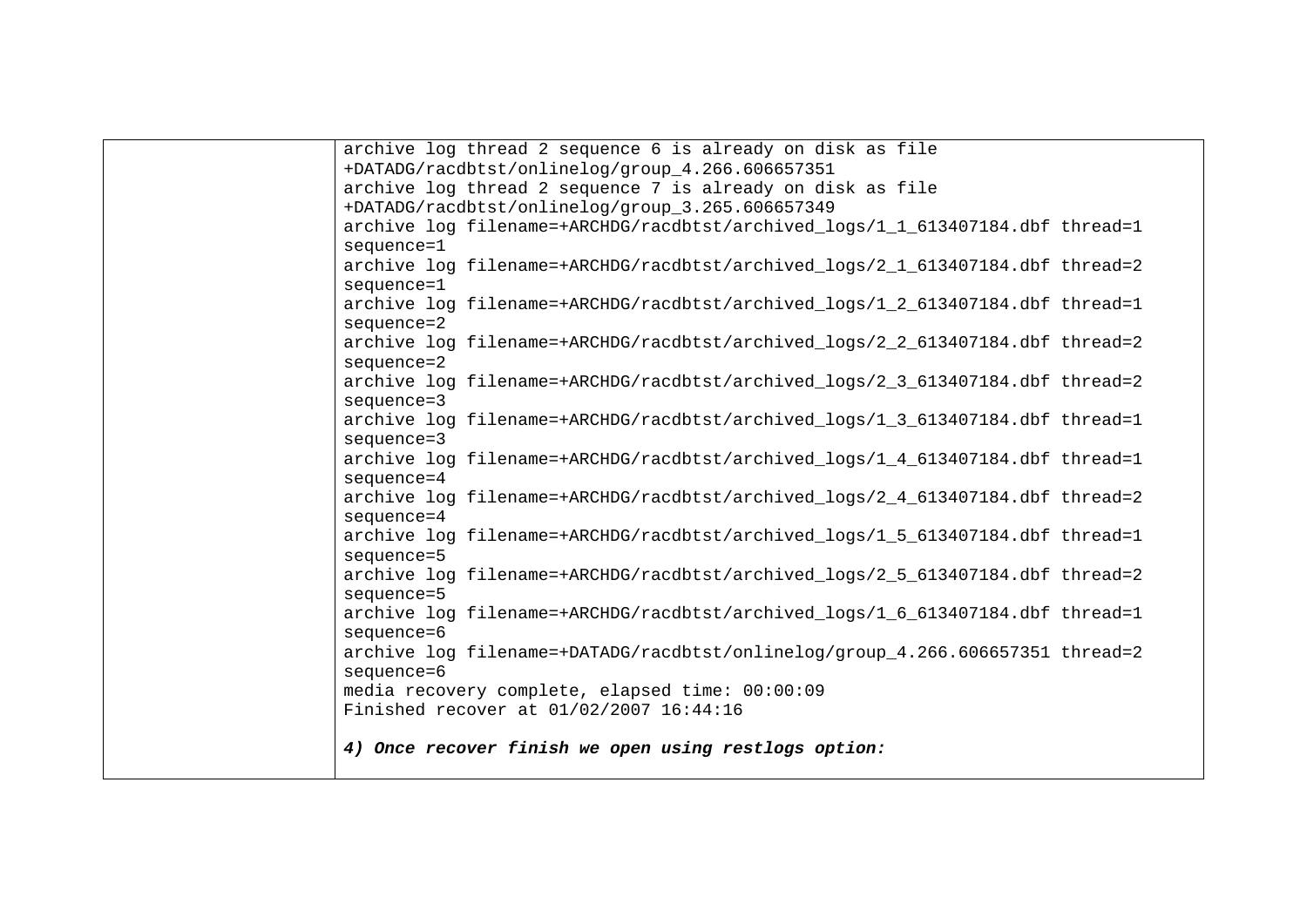|                      | RMAN> alter database open RESETLOGS;                                                                                       |        |                      |  |  |
|----------------------|----------------------------------------------------------------------------------------------------------------------------|--------|----------------------|--|--|
|                      | database opened                                                                                                            |        |                      |  |  |
|                      | RMAN> exit                                                                                                                 |        |                      |  |  |
|                      | Recovery Manager complete.                                                                                                 |        |                      |  |  |
|                      |                                                                                                                            |        |                      |  |  |
| $01 - 02 - 07$ 16:49 | Finally we need to restablish Cluster Mode and open both instances.<br>1) Mount instance 1 and set cluster_database=true : |        |                      |  |  |
|                      |                                                                                                                            |        |                      |  |  |
|                      | SQL> show parameters cluster_database<br>NAME TYPE VALUE                                                                   |        |                      |  |  |
|                      | cluster database boolean FALSE                                                                                             |        |                      |  |  |
|                      | cluster_database_instances integer 2                                                                                       |        |                      |  |  |
|                      | SQL> alter system set cluster_database=true scope=spfile sid='*';                                                          |        |                      |  |  |
|                      | System altered.<br>SQL> shutdown immediate<br>ORACLE instance shut down.                                                   |        |                      |  |  |
|                      |                                                                                                                            |        |                      |  |  |
|                      |                                                                                                                            |        |                      |  |  |
|                      |                                                                                                                            |        |                      |  |  |
|                      | 2) Restart the database in cluster Mode:                                                                                   |        |                      |  |  |
|                      | srvctl start database -d racdbtst                                                                                          |        |                      |  |  |
|                      | sryctl start service -d racdbtst                                                                                           |        |                      |  |  |
|                      | $crs$ stat $-t$                                                                                                            |        |                      |  |  |
|                      |                                                                                                                            |        |                      |  |  |
|                      | {oracle} /home/oracle [vmractest1.partnergsm.co.il] > chkcrs                                                               |        |                      |  |  |
|                      | HA Resource                                                                                                                | Target | State                |  |  |
|                      |                                                                                                                            | .      |                      |  |  |
|                      | ora.racdbtst.db                                                                                                            | ONLINE | ONLINE on vmractest1 |  |  |
|                      | ora.racdbtst.racdbtst1.inst                                                                                                | ONLINE | ONLINE on vmractest1 |  |  |
|                      | ora.racdbtst.racdbtst2.inst                                                                                                | ONLINE | ONLINE on vmractest2 |  |  |
|                      | ora.racdbtst.ractest1.cs                                                                                                   | ONLINE | ONLINE on vmractest2 |  |  |
|                      | ora.racdbtst.ractest1.racdbtst1.srv                                                                                        | ONLINE | ONLINE on vmractest1 |  |  |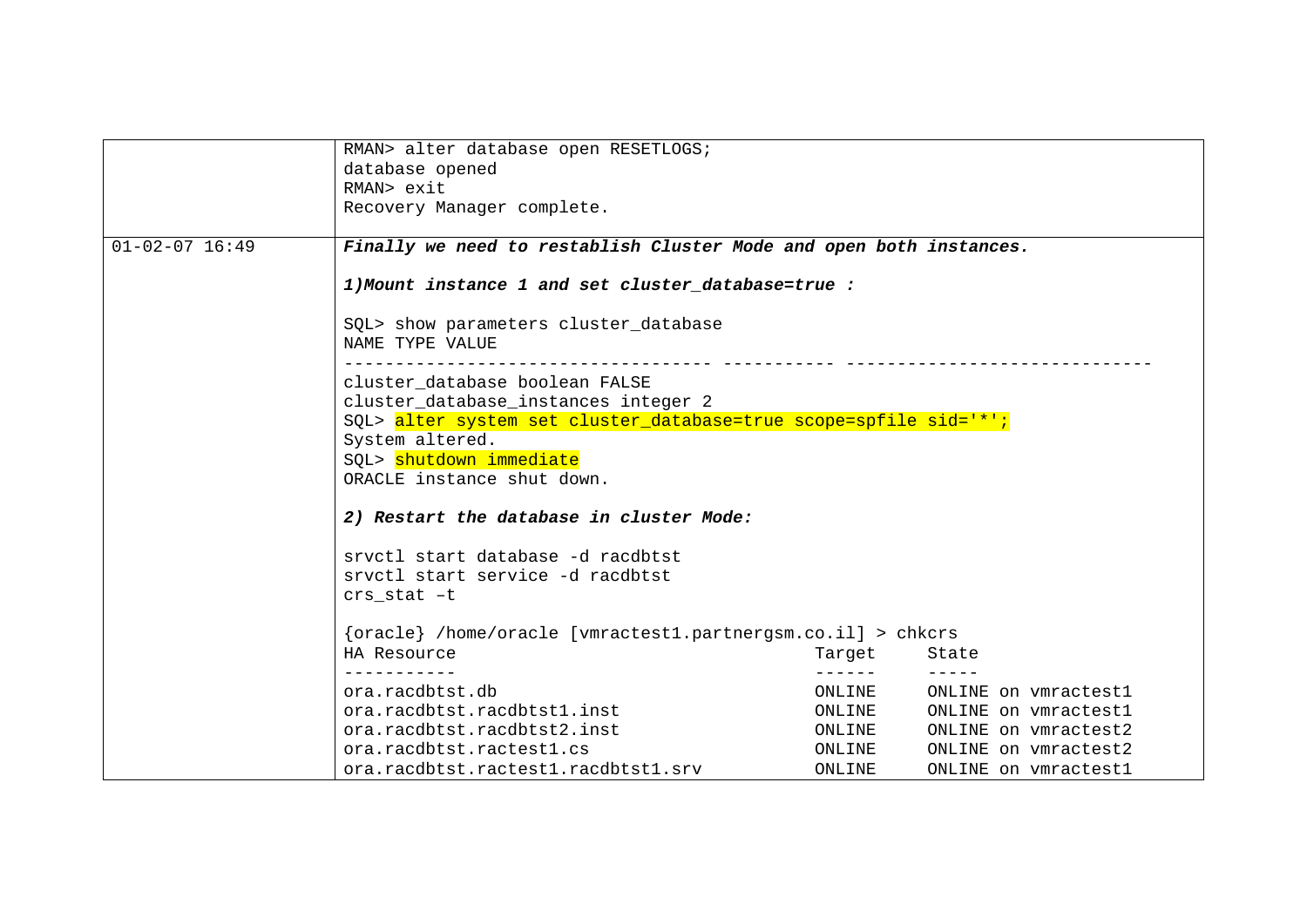| ora.racdbtst.ractest1.racdbtst2.srv     | ONLINE | ONLINE on vmractest2 |
|-----------------------------------------|--------|----------------------|
| ora.racdbtst.ractest2.cs                | ONLINE | ONLINE on vmractest1 |
| ora.racdbtst.ractest2.racdbtst1.srv     | ONLINE | ONLINE on vmractest1 |
| ora.racdbtst.ractest3.cs                | ONLINE | ONLINE on vmractest2 |
| ora.racdbtst.ractest3.racdbtst2.srv     | ONLINE | ONLINE on vmractest2 |
| ora. vmractest1. ASM1. asm              | ONLINE | ONLINE on vmractest1 |
| ora.vmractest1.LISTENER_VMRACTEST1.lsnr | ONLINE | ONLINE on vmractest1 |
| ora.vmractest1.gsd                      | ONLINE | ONLINE on vmractest1 |
| ora.vmractest1.ons                      | ONLINE | ONLINE on vmractest1 |
| ora.vmractest1.vip                      | ONLINE | ONLINE on vmractest1 |
| ora. vmractest2.ASM2.asm                | ONLINE | ONLINE on vmractest2 |
| ora.vmractest2.LISTENER_VMRACTEST2.lsnr | ONLINE | ONLINE on vmractest2 |
| ora.vmractest2.gsd                      | ONLINE | ONLINE on vmractest2 |
| ora. vmractest2.ons                     | ONLINE | ONLINE on vmractest2 |
| ora.vmractest2.vip                      | ONLINE | ONLINE on vmractest2 |
|                                         |        |                      |
| 3) Check restore point on test table:   |        |                      |
|                                         |        |                      |
| SQL> select * from restable1;           |        |                      |
| TIMESTAMP                               |        |                      |
|                                         |        |                      |
| $01 - 02 - 07$ 15:49:06                 |        |                      |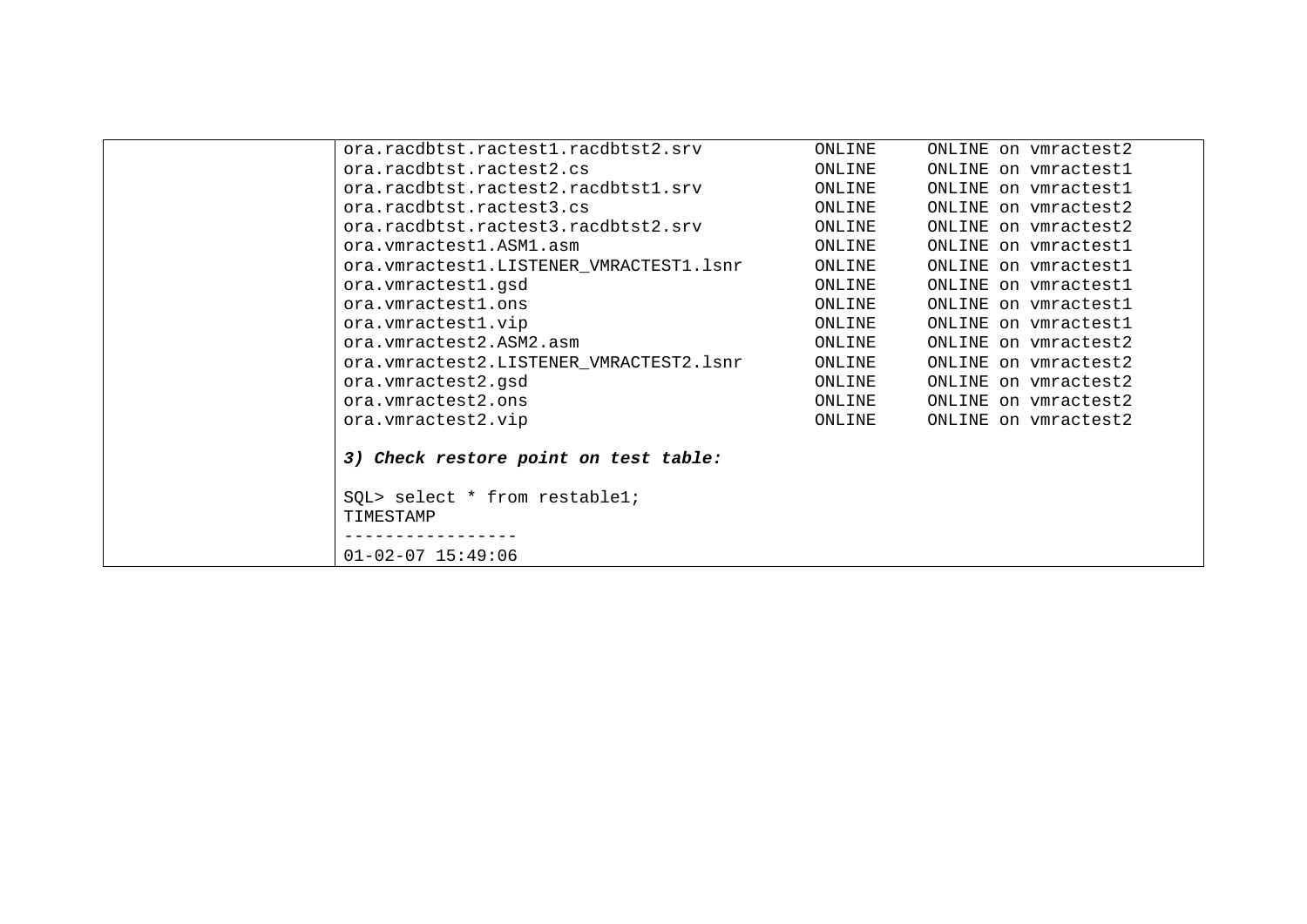### <span id="page-16-0"></span>**Rman Administration and Backup Script:**

------- Script start on next line -----------  $\#!/bin/csh$   $-x$ # rman\_backup\_as\_copy\_to\_FS # ---------------------------- # 29-01-07 Alejandro Vargas # ---------------------------- # This script make a backup copy to file system # This backup can be restored on File system as a regular hot backup # Or can be restored to ASM by using rman # ------------------------------------------------------------------------------- # This script does: # 1) Administrative tasks: # crosscheck delete obsolete # 2) Archive log current on 1st Instance # 3) Archive log current on 2nd Instance # 4) Rman backup as copy to file system including controlfile and archivelogs # 5) Archive log current on 1st Instance # 6) Archive log current on 2nd Instance # 7) Rman backup as copy archivelogs not backed up and print backupset list to log # -------------------------------------------------------------------------------- # This script works with 2 nodes only, if you have more than 2 nodes you need to customize it. # # This script use aliases and Environment variables set on .cshrc # to setup the environment to point to the Database: # setenv DBS\_HOME /u01/app01/oracle/product/10gDB # setenv BASE\_PATH /usr/kerberos/sbin:/usr/kerberos/bin:/usr/local/sbin:/usr/local/bin:/sbin:/bin:/usr/sbin:/usr/bin:/usr/X11R6/bin:/ro ot/bin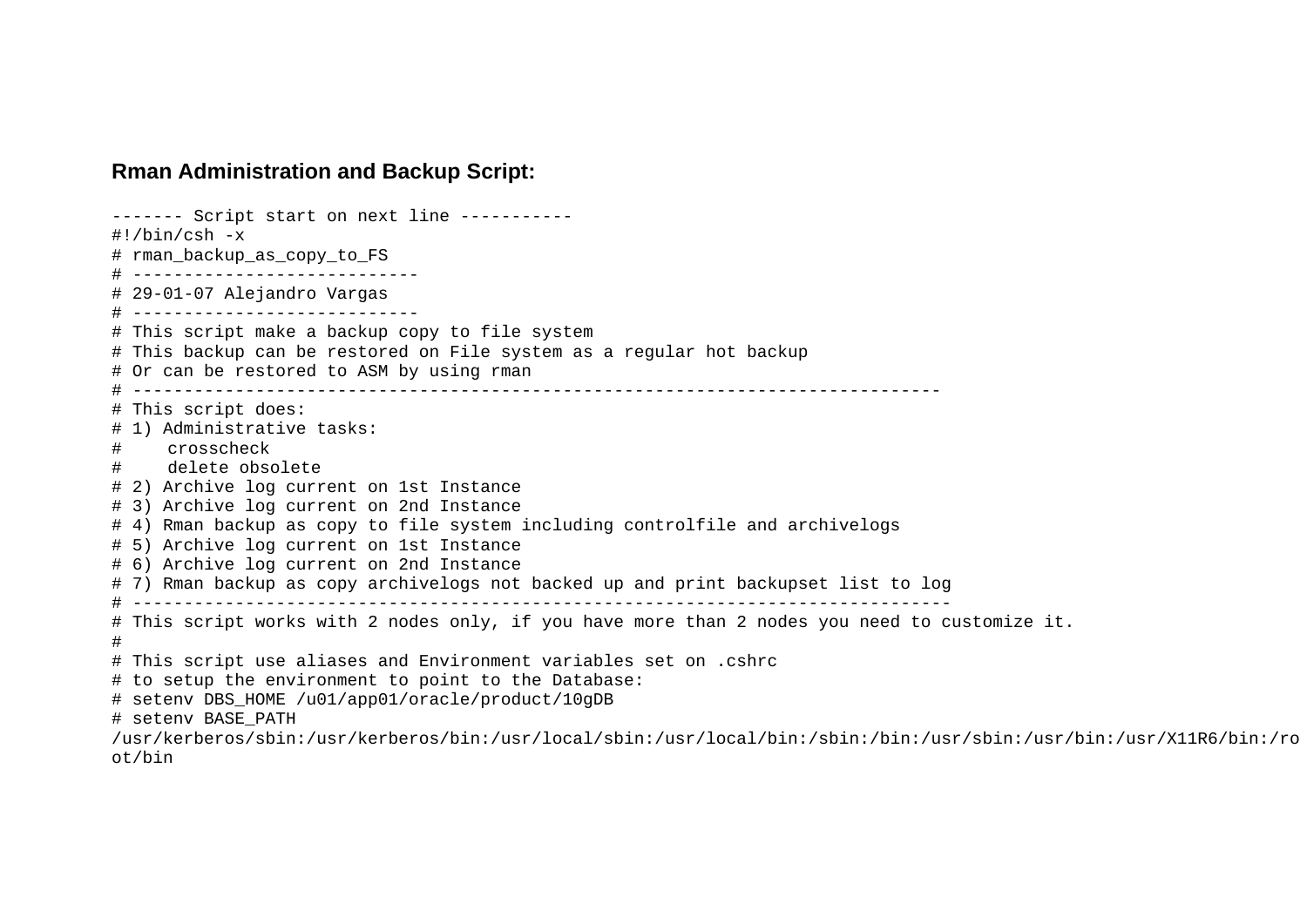# alias 10db 'setenv \$ORACLE HOME \$DBS HOME; setenv PATH \$ORACLE HOME/bin:\$BASE PATH' # This script do require as parameters the 2 instance names # It will use them to archive all required logs from instances 1 and 2 # ------------------------------------------------------------------- set v inst1=racdbtst1 set v\_inst2=racdbtst2 # Rman Backup Location variable # ---------------------------- set v\_rman\_loc=/vmasmtest/BACKUP/rman\_backups # Step 1: Administrative tasks, crosscheck and delete obsolete # ------------------------------------------------------------ 10db setenv ORACLE SID \$v inst1 rman target / nocatalog <<EOF crosscheck backupset; crosscheck copy; crosscheck archivelog all; delete noprompt expired backup ; delete noprompt obsolete; exit EOF

# This script run from 1st node. We use an external identified DBA user, ops\$oracle, to execute # the archive log current. From the same session we connect as ops\$oracle into the 2nd instance # You need remote os authent=TRUE on both instances to connect remotely without password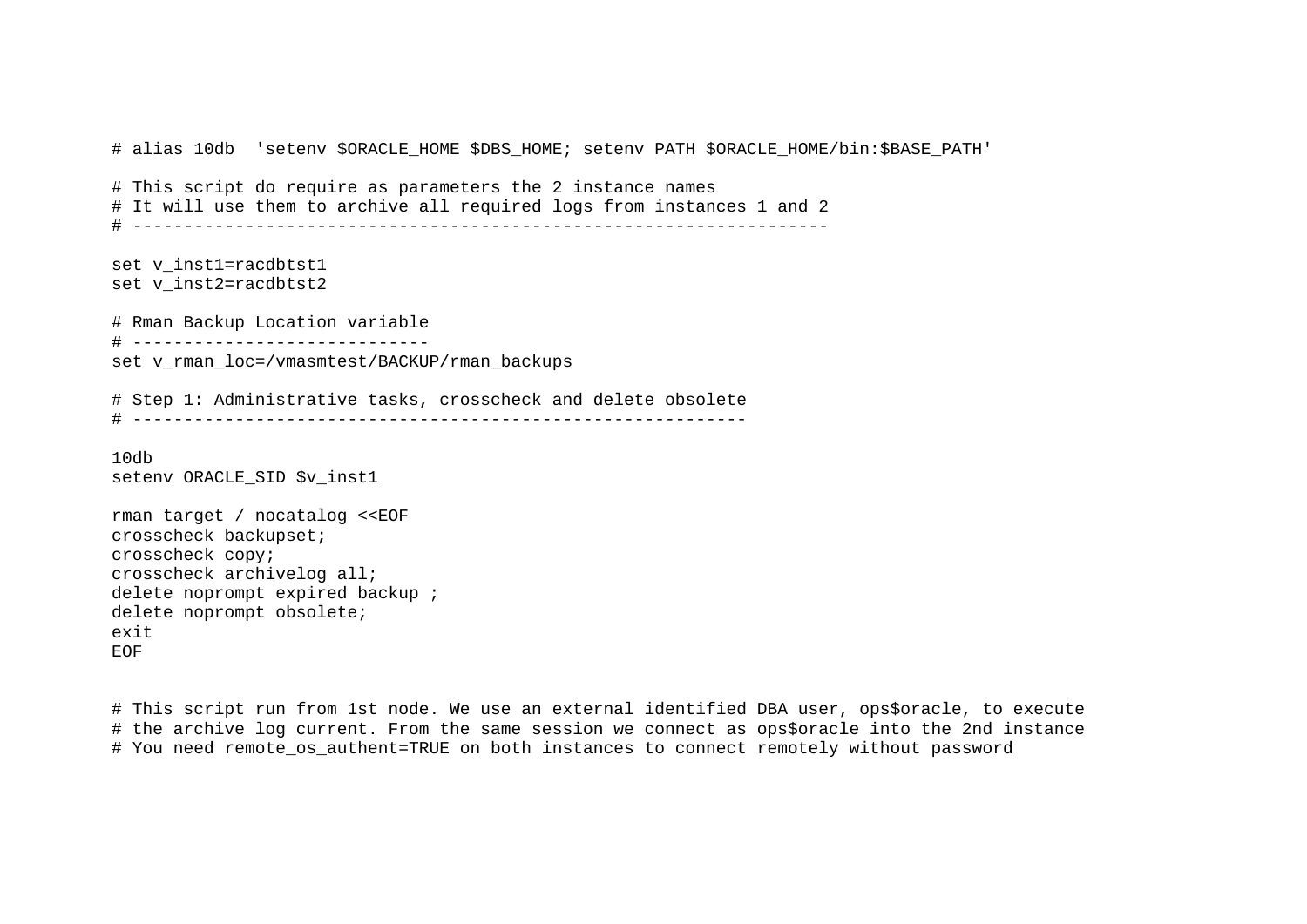```
# Step 2: Archive log current on 1st Instance 
# Step 3: Archive log current on 2nd Instance 
# ------------------------------------------- 
sqlplus -s /@$v_inst1 << EOF 
select instance_name from v\$instance
/ 
alter system archive log current 
/ 
connect /@$v_inst2; 
select instance name from v\$instance
/ 
alter system archive log current 
/ 
e^{x+i}EOF
# On step 4 we use 4 channels. This needs to be customized according the number of cpu's/IO 
# channels available. Rman is invoked in nocatalog mode, we need to have configured 
# ORACLE HOME, ORACLE SID and PATH on the environment, as we did in the previous steps.
# Step 4: Rman backup as copy to file system including controlfile and archivelogs 
# -------------------------------------------------------------------------------- 
rman target / nocatalog <<EOF 
run { 
allocate channel backup_disk1 type disk format '$v_rman_loc/%U'; 
allocate channel backup disk2 type disk format '$v_rman_loc/%U';
backup as COPY tag '%TAG' database include current controlfile; 
release channel backup_disk1; 
release channel backup_disk2; 
} 
exit
```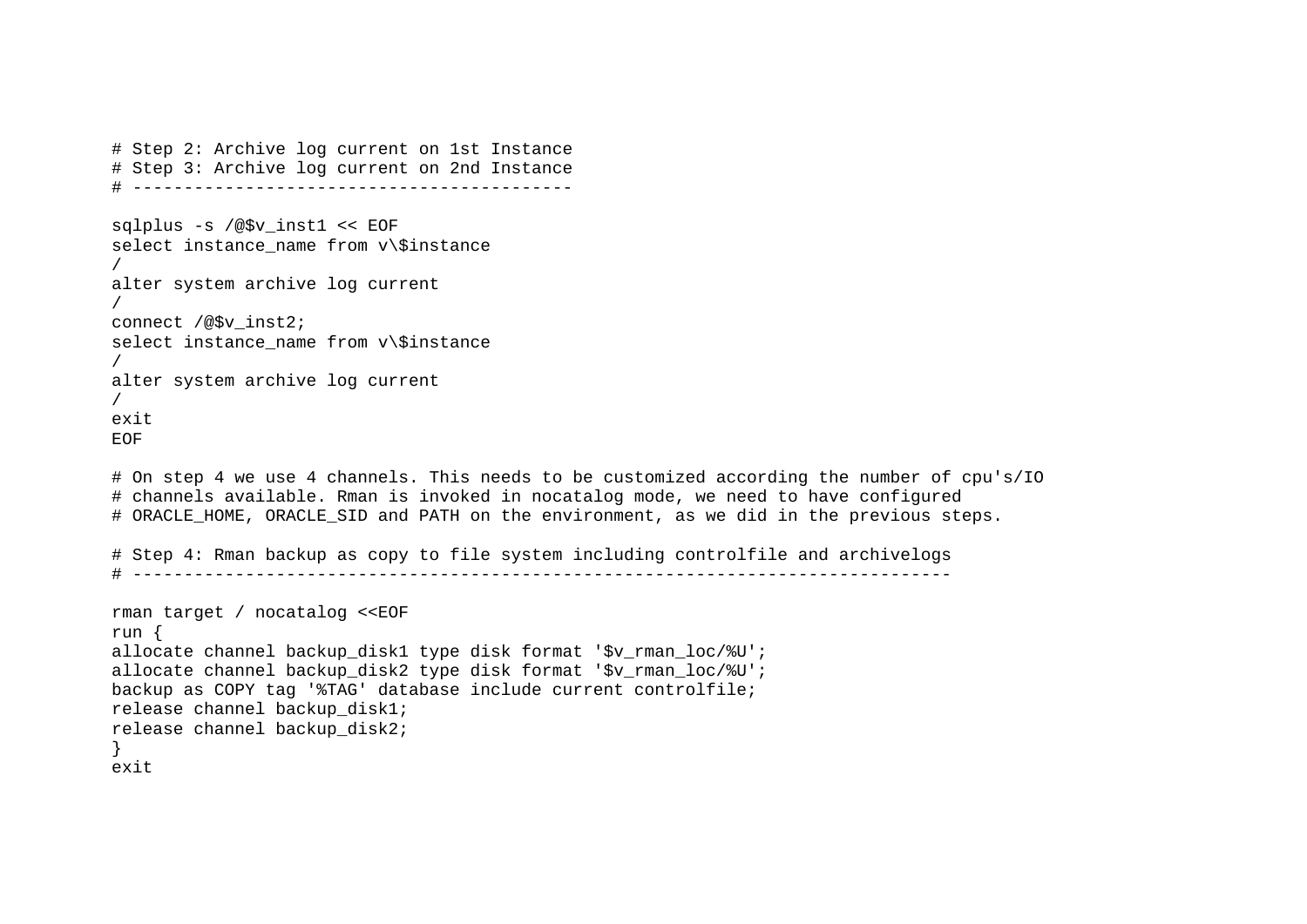```
EOF
```

```
# Step 5 and 6: Archive log current on 1st and 2nd Instances 
# ---------------------------------------------------------- 
sqlplus -s /@$v_inst1 << EOF 
select instance_name from v\$instance
/ 
alter system archive log current 
/ 
connect /@$v_inst2; 
select instance name from v\$instance
/ 
alter system archive log current 
/ 
exit EOF # Step 7: Rman backup as copy archivelogs not backed up and print backupset list to log 
rman target / nocatalog <<EOF 
backup as copy archivelog all format '$v_rman_loc/%d_AL_%T_%u_s%s_p%p' ; 
list backupset; 
exit EOF
# Redirecting rman output to log will suppress standard output, because of that 
# running separately. 
rman target / nocatalog log=$v_rman_loc/backupset_info.log <<EOF 
list backup summary; 
list backupset; 
list backup of controlfile; 
exit
```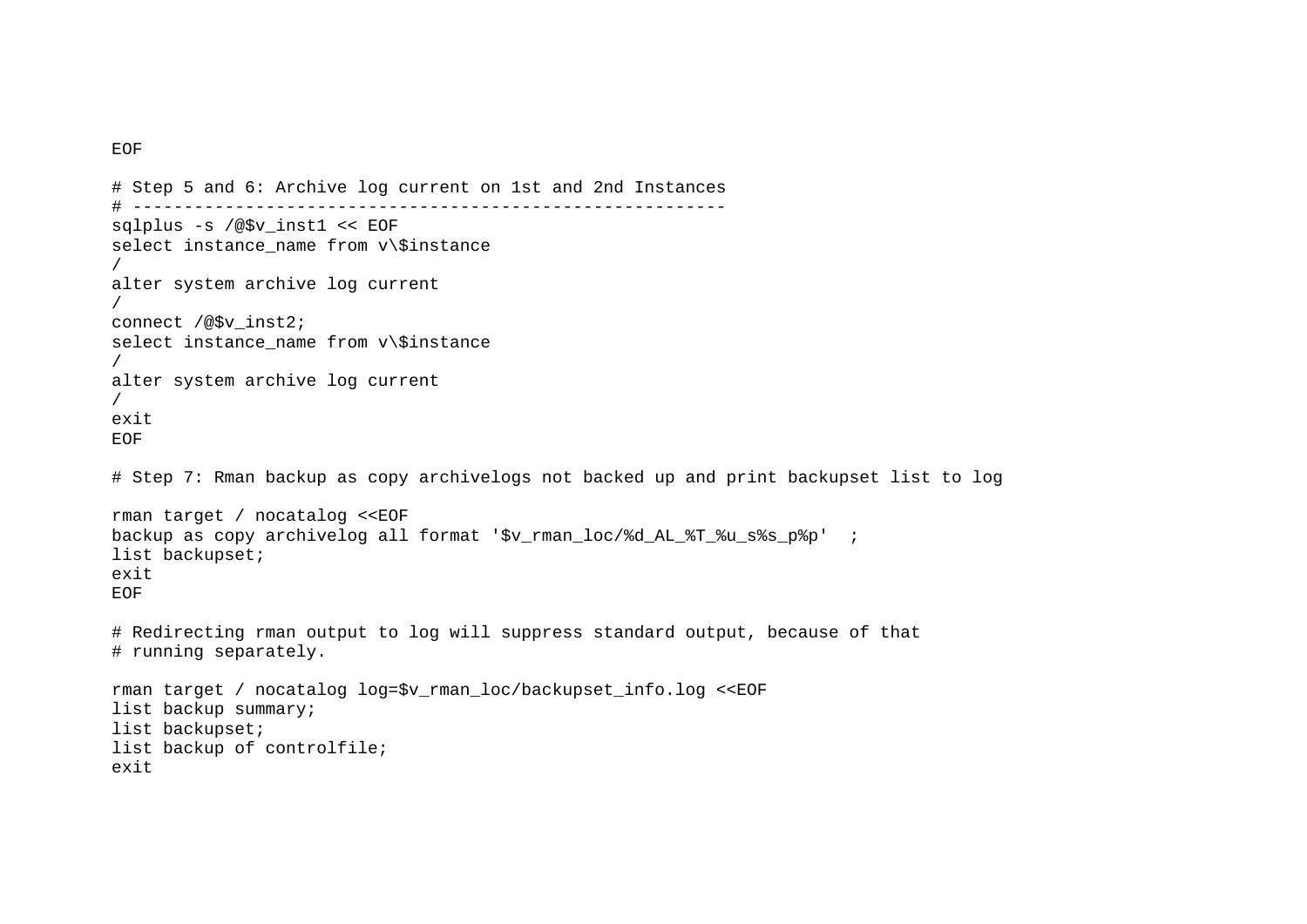EOF

# eof rman\_backup\_as\_copy\_to\_FS ------- Script finish on previous line -----------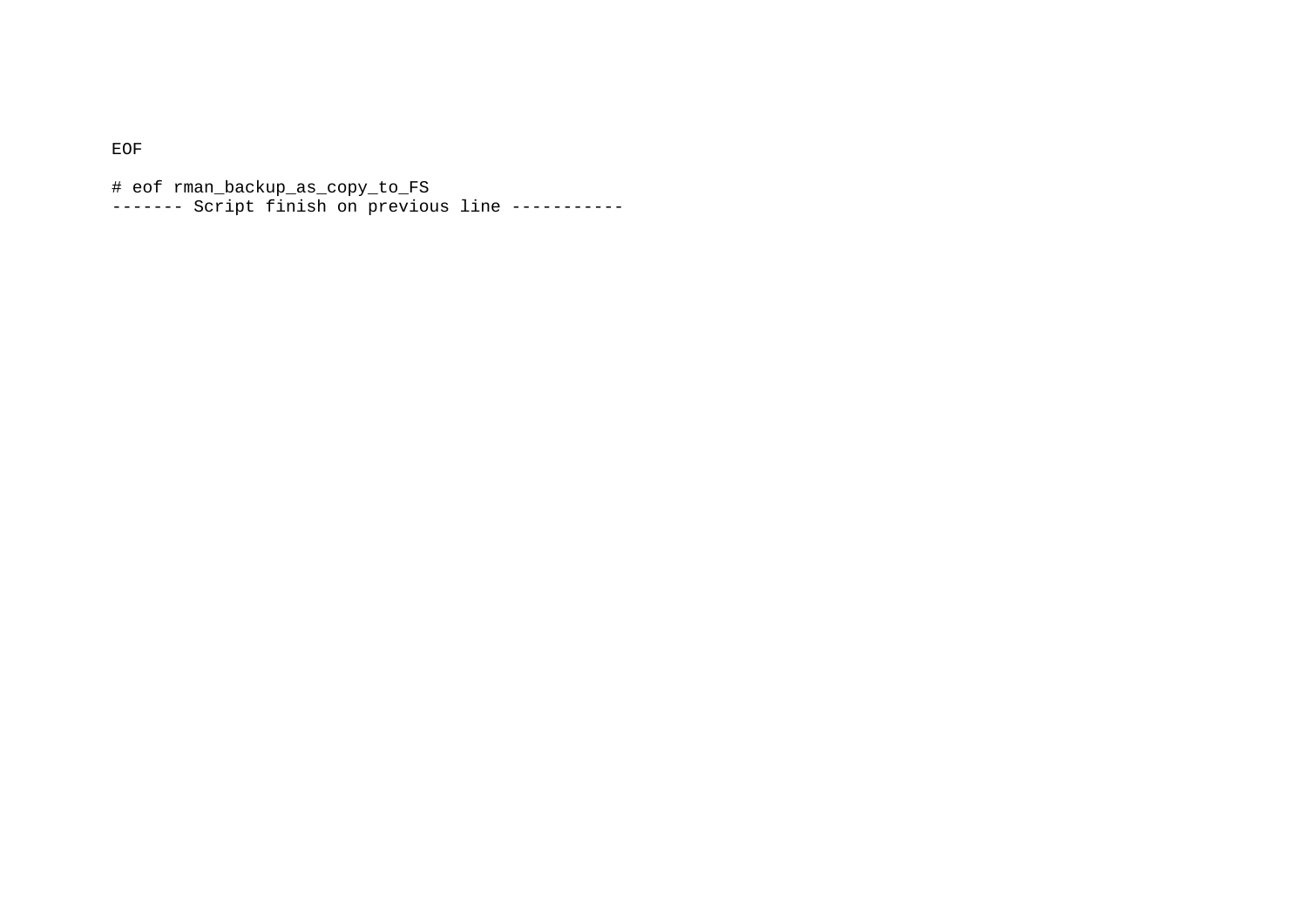# <span id="page-21-0"></span>**Rman Backup Log :**

```
set v inst1=racdbtst1
set v_inst2=racdbtst2
set v rman loc=/vmasmtest/BACKUP/rman backups
setenv ORACLE_HOME /oradisk/app01/oracle/product/10gDB 
setenv PATH /oradisk/app01/oracle/product/10gDB/bin:/oradisk/app01/oracle/scripts/general:/usr/kerberos/sbin:/usr/ker
beros/bin:/usr/local/sbin:/usr/local/bin:/sbin:/bin:/usr/sbin:/usr/bin:/usr/X11R6/bin:/root/bin:/oradisk/
app01/oracle/scripts:/usr/local/maint/oracle:/crmdb/app01/oracle/product/db_scripts/RAC:/crmdb/app01/orac
le/product/db_scripts 
setenv ORACLE_SID racdbtst1 
rman target / nocatalog 
Recovery Manager: Release 10.2.0.1.0 - Production on Thu Feb 1 15:54:02 2007 
Copyright (c) 1982, 2005, Oracle. All rights reserved. 
connected to target database: RACDBTST (DBID=519338572) 
using target database control file instead of recovery catalog 
RMAN> allocated channel: ORA_DISK_1 
channel ORA_DISK_1: sid=131 instance=racdbtst1 devtype=DISK 
allocated channel: ORA_DISK_2 
channel ORA_DISK_2: sid=128 instance=racdbtst1 devtype=DISK 
crosschecked backup piece: found to be 'AVAILABLE' 
backup piece handle=/vmasmtest/BACKUP/rman_backups/c-519338572-20070201-0a recid=25 stamp=613408516 
crosschecked backup piece: found to be 'AVAILABLE' 
backup piece handle=/vmasmtest/BACKUP/rman_backups/c-519338572-20070201-0b recid=26 stamp=613408543 
crosschecked backup piece: found to be 'AVAILABLE' 
backup piece handle=/vmasmtest/BACKUP/rman_backups/c-519338572-20070201-0c recid=27 stamp=613410462 
Crosschecked 3 objects 
RMAN> released channel: ORA_DISK_1
```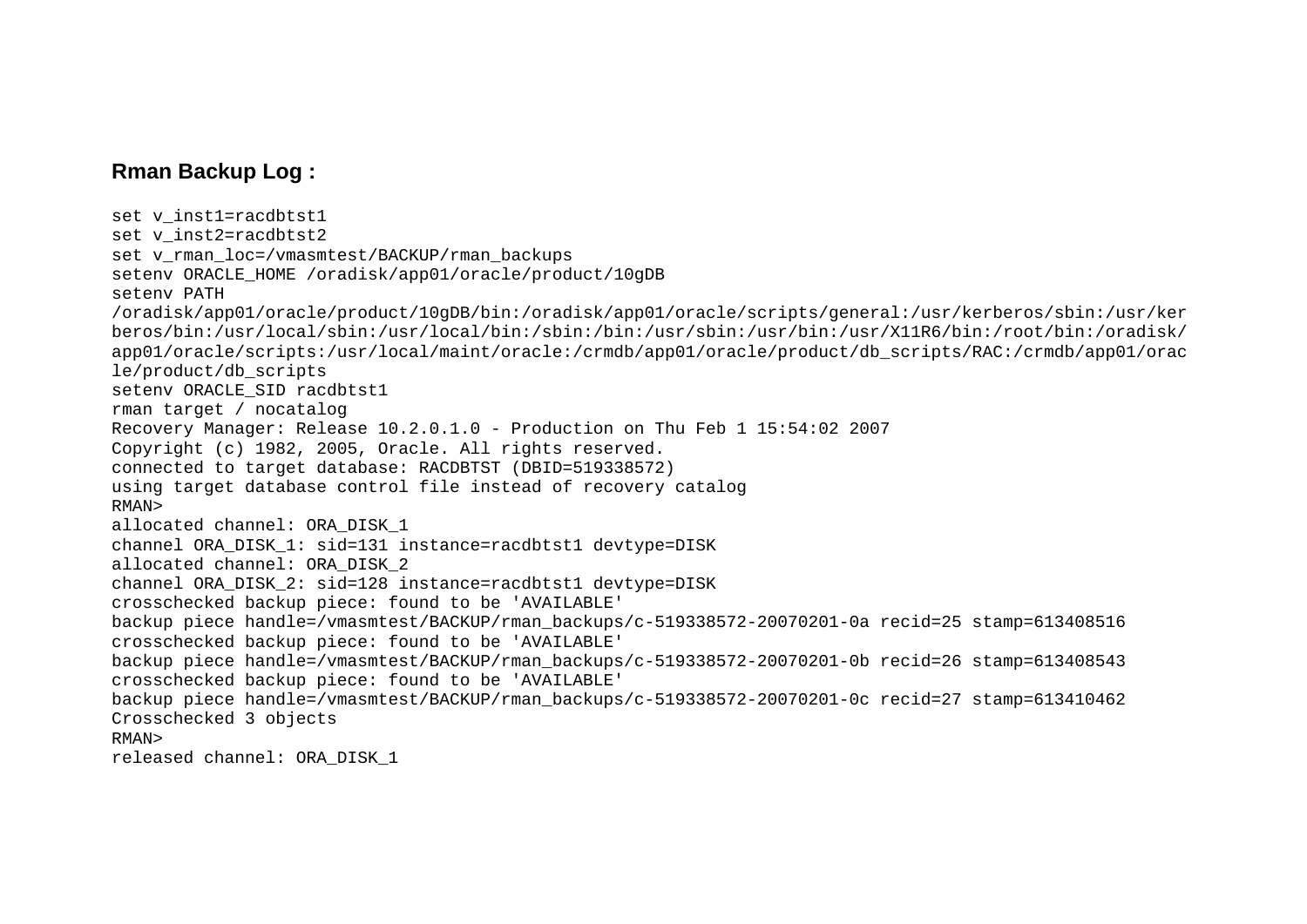released channel: ORA\_DISK\_2 allocated channel: ORA\_DISK\_1 channel ORA\_DISK\_1: sid=131 instance=racdbtst1 devtype=DISK allocated channel: ORA\_DISK\_2 channel ORA\_DISK\_2: sid=128 instance=racdbtst1 devtype=DISK validation succeeded for archived log archive log filename=+ARCHDG/racdbtst/archived\_logs/1\_11\_613393411.dbf recid=196 stamp=613407185 validation succeeded for archived log archive log filename=+ARCHDG/racdbtst/archived\_logs/1\_12\_613393411.dbf recid=197 stamp=613407186 validation succeeded for archived log archive log filename=+ARCHDG/racdbtst/archived\_logs/2\_10\_613393411.dbf recid=199 stamp=613407187 validation succeeded for archived log archive log filename=+ARCHDG/racdbtst/archived\_logs/2\_11\_613393411.dbf recid=198 stamp=613407186 Crosschecked 4 objects RMAN> released channel: ORA\_DISK\_1 released channel: ORA\_DISK\_2 allocated channel: ORA\_DISK\_1 channel ORA\_DISK\_1: sid=131 instance=racdbtst1 devtype=DISK allocated channel: ORA\_DISK\_2 channel ORA\_DISK\_2: sid=128 instance=racdbtst1 devtype=DISK validation succeeded for archived log archive log filename=+ARCHDG/racdbtst/archived\_logs/1\_11\_613393411.dbf recid=196 stamp=613407185 validation succeeded for archived log archive log filename=+ARCHDG/racdbtst/archived\_logs/1\_12\_613393411.dbf recid=197 stamp=613407186 validation succeeded for archived log archive log filename=+ARCHDG/racdbtst/archived\_logs/2\_10\_613393411.dbf recid=199 stamp=613407187 validation succeeded for archived log archive log filename=+ARCHDG/racdbtst/archived\_logs/2\_11\_613393411.dbf recid=198 stamp=613407186 Crosschecked 4 objects RMAN> using channel ORA\_DISK\_1 using channel ORA\_DISK\_2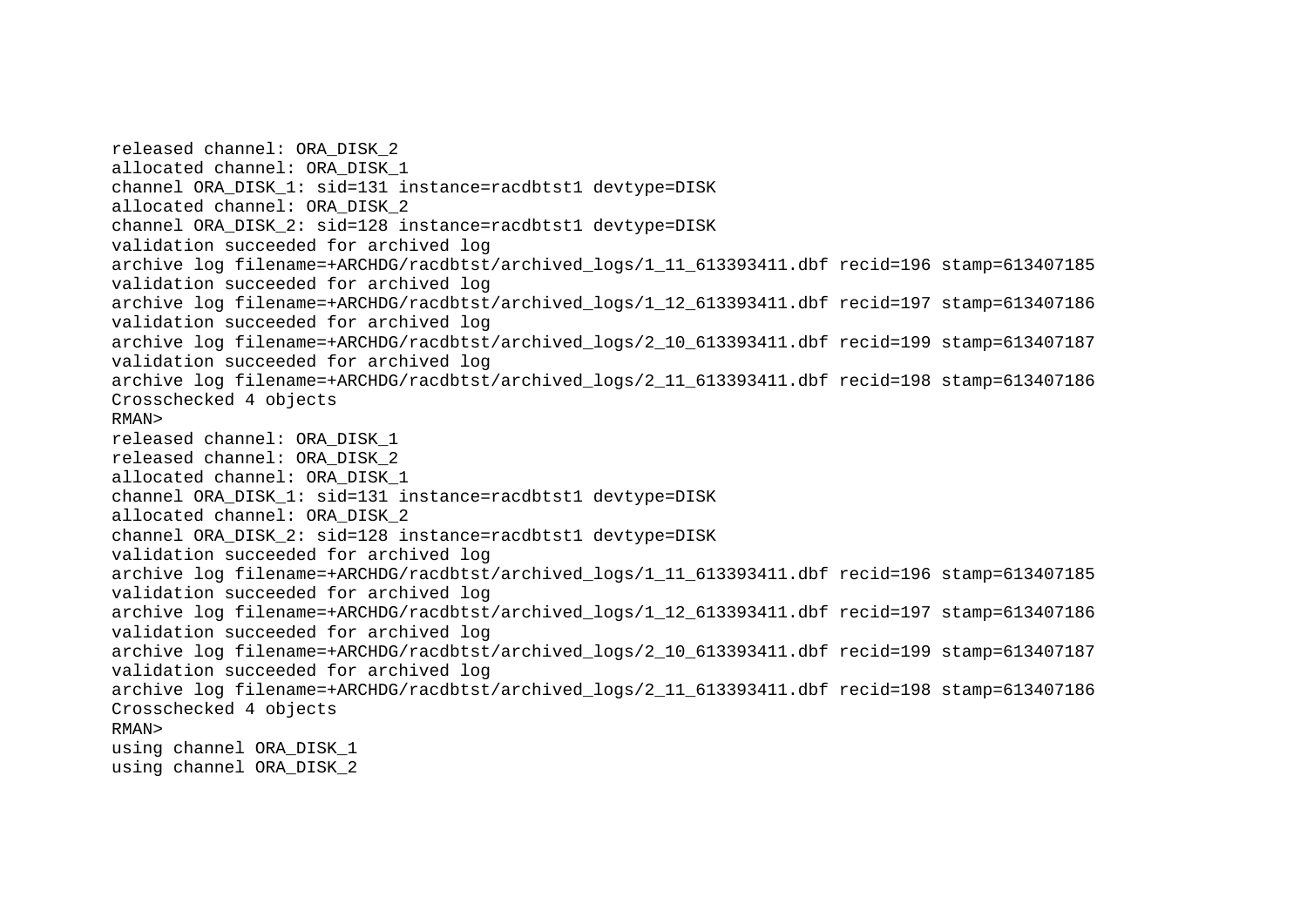RMAN> RMAN retention policy will be applied to the command RMAN retention policy is set to redundancy 1 using channel ORA\_DISK\_1 using channel ORA\_DISK\_2 Deleting the following obsolete backups and copies: Type Key Completion Time Filename/Handle -------------------- ------ ------------------ -------------------- Backup Set 25 01/02/2007 15:15:17 Backup Piece 25 01/02/2007 15:15:17 /vmasmtest/BACKUP/rman\_backups/c-519338572-20070201-0a Backup Set 26 01/02/2007 15:15:44 Backup Piece 26 01/02/2007 15:15:44 /vmasmtest/BACKUP/rman\_backups/c-519338572-20070201-0b deleted backup piece backup piece handle=/vmasmtest/BACKUP/rman\_backups/c-519338572-20070201-0a recid=25 stamp=613408516 deleted backup piece backup piece handle=/vmasmtest/BACKUP/rman\_backups/c-519338572-20070201-0b recid=26 stamp=613408543 Deleted 2 objects RMAN> Recovery Manager complete. sqlplus -s /@racdbtst1 INSTANCE\_NAME --------------- racdbtst1 System altered. INSTANCE\_NAME --------------- racdbtst2 System altered. rman target / nocatalog Recovery Manager: Release 10.2.0.1.0 - Production on Thu Feb 1 15:54:45 2007 Copyright (c) 1982, 2005, Oracle. All rights reserved. connected to target database: RACDBTST (DBID=519338572) using target database control file instead of recovery catalog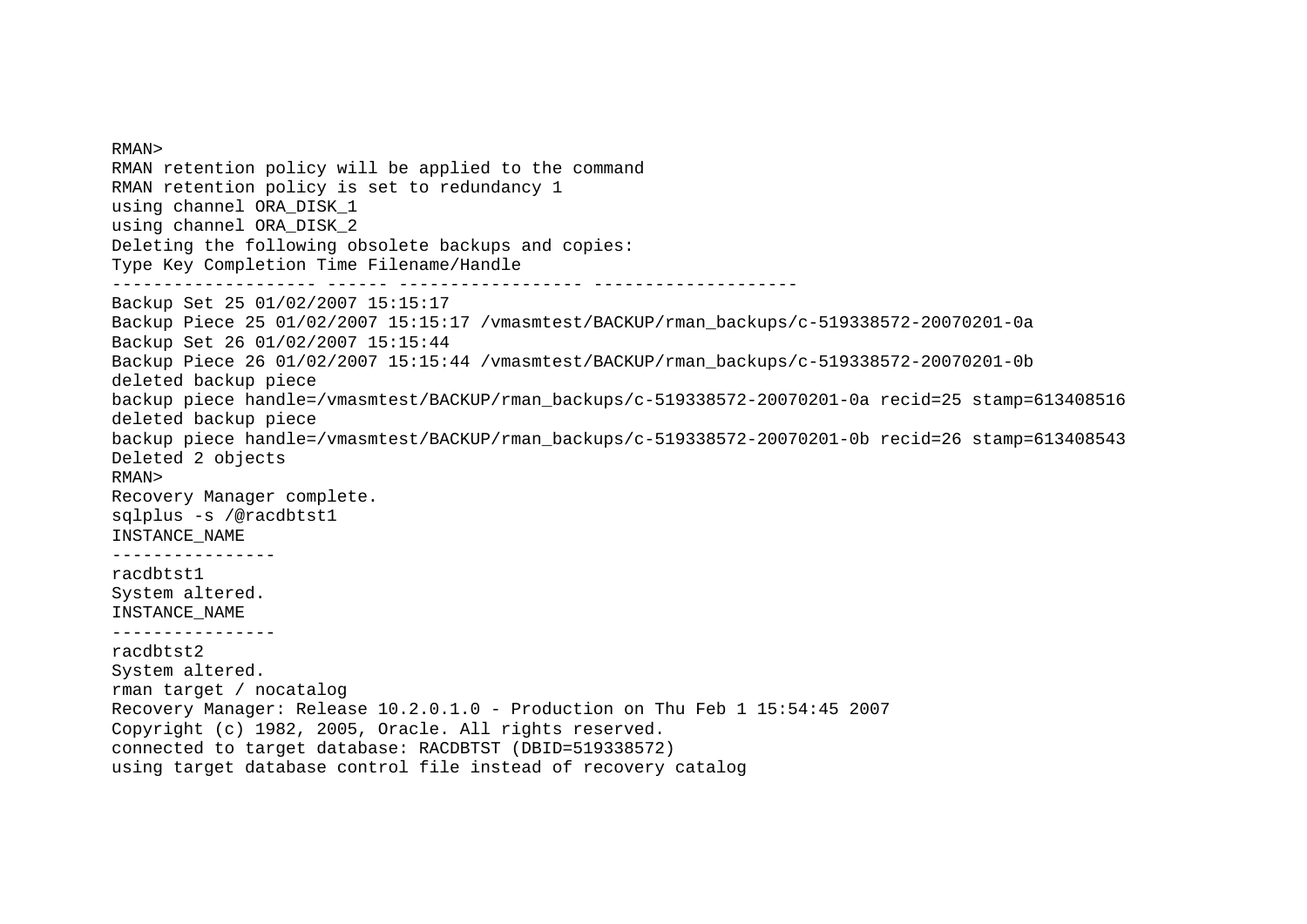RMAN> 2> 3> 4> 5> 6> 7> allocated channel: backup\_disk1 channel backup\_disk1: sid=147 instance=racdbtst1 devtype=DISK allocated channel: backup\_disk2 channel backup\_disk2: sid=144 instance=racdbtst1 devtype=DISK Starting backup at 01/02/2007 15:54:54 channel backup\_disk1: starting datafile copy input datafile fno=00003 name=+DATADG/racdbtst/datafile/sysaux.261.606653697 channel backup disk2: starting datafile copy input datafile fno=00001 name=+DATADG/racdbtst/datafile/system.259.606653665 output filename=/vmasmtest/BACKUP/rman\_backups/data\_D-RACDBTST\_I-519338572\_TS-SYSAUX\_FNO-3\_68i8vq2f tag=%TAG recid=95 stamp=613410960 channel backup disk1: datafile copy complete, elapsed time:  $00:01:06$ channel backup disk1: starting datafile copy input datafile fno=00002 name=+DATADG/racdbtst/datafile/undotbs1.260.606653693 output filename=/vmasmtest/BACKUP/rman\_backups/data\_D-RACDBTST\_I-519338572\_TS-SYSTEM\_FNO-1\_69i8vq2f tag=%TAG recid=94 stamp=613410953 channel backup\_disk2: datafile copy complete, elapsed time: 00:01:06 channel backup disk2: starting datafile copy input datafile fno=00004 name=+DATADG/racdbtst/datafile/undotbs2.263.606653713 output filename=/vmasmtest/BACKUP/rman\_backups/data\_D-RACDBTST\_I-519338572\_TS-UNDOTBS1\_FNO-2\_6ai8vq4h tag=%TAG recid=96 stamp=613410987 channel backup\_disk1: datafile copy complete, elapsed time: 00:00:26 channel backup disk1: starting datafile copy input datafile fno=00006 name=+DATADG/racdbtst/datafile/recop1.273.613410453 output filename=/vmasmtest/BACKUP/rman\_backups/data\_D-RACDBTST\_I-519338572\_TS-UNDOTBS2\_FNO-4\_6bi8vq4i tag=%TAG recid=97 stamp=613410989 channel backup\_disk2: datafile copy complete, elapsed time: 00:00:31 channel backup\_disk2: starting datafile copy input datafile fno=00005 name=+DATADG/racdbtst/datafile/users.264.606653719 output filename=/vmasmtest/BACKUP/rman\_backups/data\_D-RACDBTST\_I-519338572\_TS-USERS\_FNO-5\_6di8vq5h tag=%TAG recid=98 stamp=613411000 channel backup\_disk2: datafile copy complete, elapsed time: 00:00:08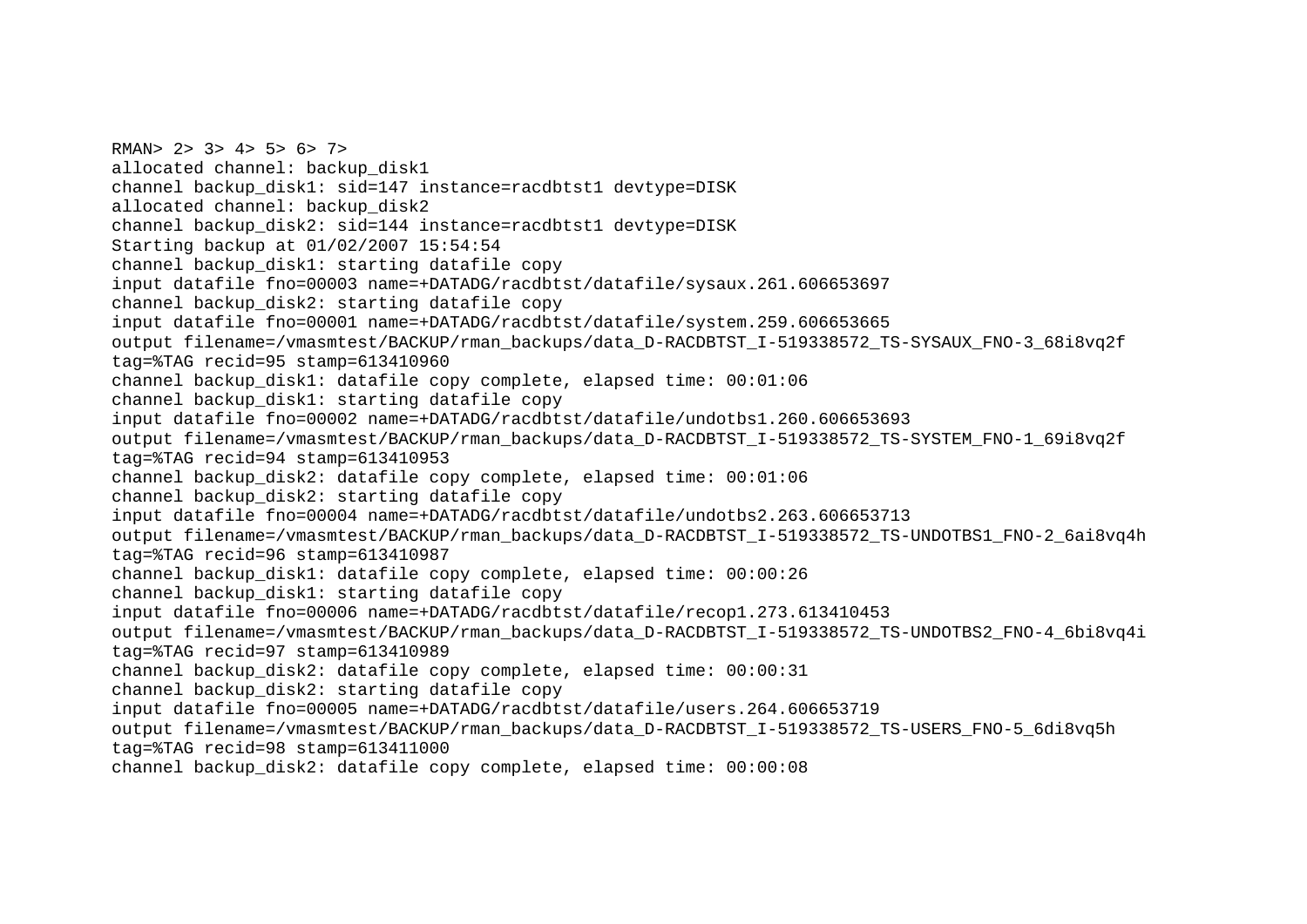channel backup disk2: starting datafile copy copying current control file output filename=/vmasmtest/BACKUP/rman\_backups/data\_D-RACDBTST\_I-519338572\_TS-RECOP1\_FNO-6\_6ci8vq5c tag=%TAG recid=99 stamp=613411003 channel backup\_disk1: datafile copy complete, elapsed time: 00:00:17 output filename=/vmasmtest/BACKUP/rman\_backups/cf\_D-RACDBTST\_id-519338572\_6ei8vq5p tag=%TAG recid=100 stamp=613411005 channel backup disk2: datafile copy complete, elapsed time: 00:00:05 Finished backup at 01/02/2007 15:56:46 Starting Control File and SPFILE Autobackup at 01/02/2007 15:56:47 piece handle=/vmasmtest/BACKUP/rman\_backups/c-519338572-20070201-0d comment=NONE Finished Control File and SPFILE Autobackup at 01/02/2007 15:56:55 released channel: backup\_disk1 released channel: backup\_disk2 RMAN> Recovery Manager complete. sqlplus -s /@racdbtst1 INSTANCE\_NAME --------------- racdbtst1 System altered. INSTANCE\_NAME --------------- racdbtst2 System altered. rman target / nocatalog Recovery Manager: Release 10.2.0.1.0 - Production on Thu Feb 1 15:57:23 2007 Copyright (c) 1982, 2005, Oracle. All rights reserved. connected to target database: RACDBTST (DBID=519338572) using target database control file instead of recovery catalog RMAN> Starting backup at 01/02/2007 15:57:33 current log archived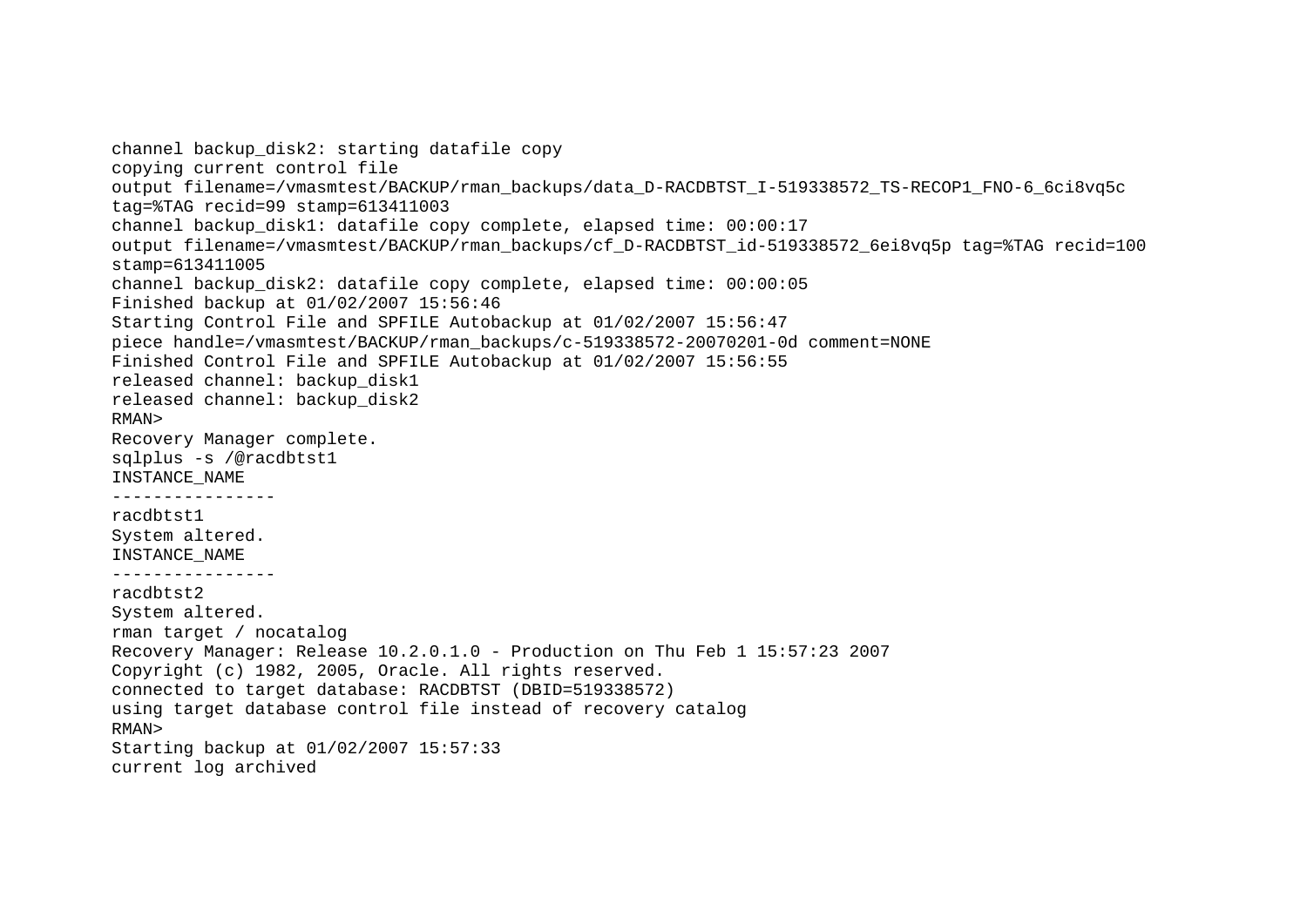allocated channel: ORA\_DISK\_1 channel ORA\_DISK\_1: sid=131 instance=racdbtst1 devtype=DISK allocated channel: ORA\_DISK\_2 channel ORA\_DISK\_2: sid=123 instance=racdbtst1 devtype=DISK channel ORA\_DISK\_1: starting archive copy input archive log thread=1 sequence=1 recid=200 stamp=613410876 channel ORA\_DISK\_2: starting archive copy input archive log thread=2 sequence=1 recid=201 stamp=613410878 output filename=/vmasmtest/BACKUP/rman\_backups/RACDBTST\_AL\_20070201\_6hi8vq80\_s209\_p1 recid=211 stamp=613411075 channel ORA\_DISK\_1: archivelog copy complete, elapsed time: 00:00:06 output filename=/vmasmtest/BACKUP/rman\_backups/RACDBTST\_AL\_20070201\_6gi8vq80\_s208\_p1 recid=210 stamp=613411075 channel ORA\_DISK\_2: archivelog copy complete, elapsed time: 00:00:12 channel ORA\_DISK\_1: starting archive copy input archive log thread=1 sequence=12 recid=197 stamp=613407186 channel ORA\_DISK\_2: starting archive copy input archive log thread=2 sequence=11 recid=198 stamp=613407186 output filename=/vmasmtest/BACKUP/rman\_backups/RACDBTST\_AL\_20070201\_6ii8vq8c\_s210\_p1 recid=213 stamp=613411087 channel ORA\_DISK\_1: archivelog copy complete, elapsed time: 00:00:05 output filename=/vmasmtest/BACKUP/rman\_backups/RACDBTST\_AL\_20070201\_6ji8vq8c\_s211\_p1 recid=212 stamp=613411087 channel ORA\_DISK\_2: archivelog copy complete, elapsed time: 00:00:05 channel ORA\_DISK\_1: starting archive copy input archive log thread=2 sequence=3 recid=204 stamp=613410922 channel ORA\_DISK\_2: starting archive copy input archive log thread=1 sequence=3 recid=205 stamp=613411030 output filename=/vmasmtest/BACKUP/rman\_backups/RACDBTST\_AL\_20070201\_6ki8vq8h\_s212\_p1 recid=214 stamp=613411090 channel ORA\_DISK\_1: archivelog copy complete, elapsed time: 00:00:01 output filename=/vmasmtest/BACKUP/rman\_backups/RACDBTST\_AL\_20070201\_6li8vq8h\_s213\_p1 recid=215 stamp=613411090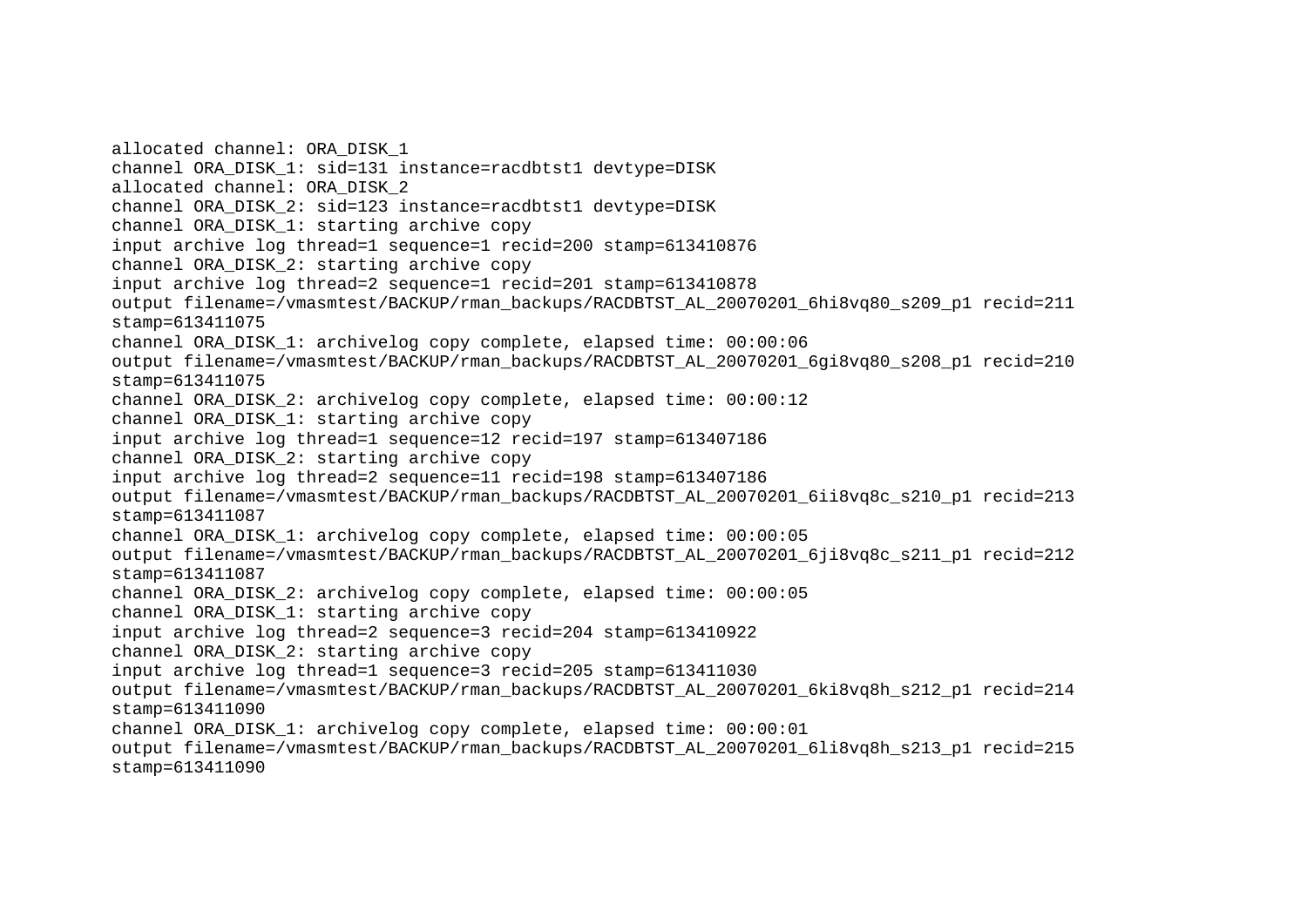channel ORA\_DISK\_2: archivelog copy complete, elapsed time: 00:00:02 channel ORA\_DISK\_1: starting archive copy input archive log thread=1 sequence=2 recid=202 stamp=613410884 channel ORA\_DISK\_2: starting archive copy input archive log thread=2 sequence=10 recid=199 stamp=613407187 output filename=/vmasmtest/BACKUP/rman\_backups/RACDBTST\_AL\_20070201\_6mi8vq8j\_s214\_p1 recid=217 stamp=613411093 channel ORA\_DISK\_1: archivelog copy complete, elapsed time: 00:00:02 output filename=/vmasmtest/BACKUP/rman\_backups/RACDBTST\_AL\_20070201\_6ni8vq8j\_s215\_p1 recid=216 stamp=613411093 channel ORA\_DISK\_2: archivelog copy complete, elapsed time: 00:00:03 channel ORA\_DISK\_1: starting archive copy input archive log thread=2 sequence=4 recid=207 stamp=613410936 channel ORA\_DISK\_2: starting archive copy input archive log thread=1 sequence=5 recid=209 stamp=613411063 output filename=/vmasmtest/BACKUP/rman\_backups/RACDBTST\_AL\_20070201\_6oi8vq8m\_s216\_p1 recid=219 stamp=613411095 channel ORA\_DISK\_1: archivelog copy complete, elapsed time: 00:00:01 output filename=/vmasmtest/BACKUP/rman\_backups/RACDBTST\_AL\_20070201\_6pi8vq8m\_s217\_p1 recid=218 stamp=613411095 channel ORA\_DISK\_2: archivelog copy complete, elapsed time: 00:00:01 channel ORA DISK 1: starting archive copy input archive log thread=2 sequence=2 recid=203 stamp=613410778 channel ORA\_DISK\_2: starting archive copy input archive log thread=1 sequence=4 recid=206 stamp=613411042 output filename=/vmasmtest/BACKUP/rman\_backups/RACDBTST\_AL\_20070201\_6qi8vq8n\_s218\_p1 recid=221 stamp=613411097 channel ORA\_DISK\_1: archivelog copy complete, elapsed time: 00:00:02 output filename=/vmasmtest/BACKUP/rman\_backups/RACDBTST\_AL\_20070201\_6ri8vq8o\_s219\_p1 recid=220 stamp=613411096 channel ORA\_DISK\_2: archivelog copy complete, elapsed time: 00:00:01 channel ORA\_DISK\_1: starting archive copy input archive log thread=1 sequence=11 recid=196 stamp=613407185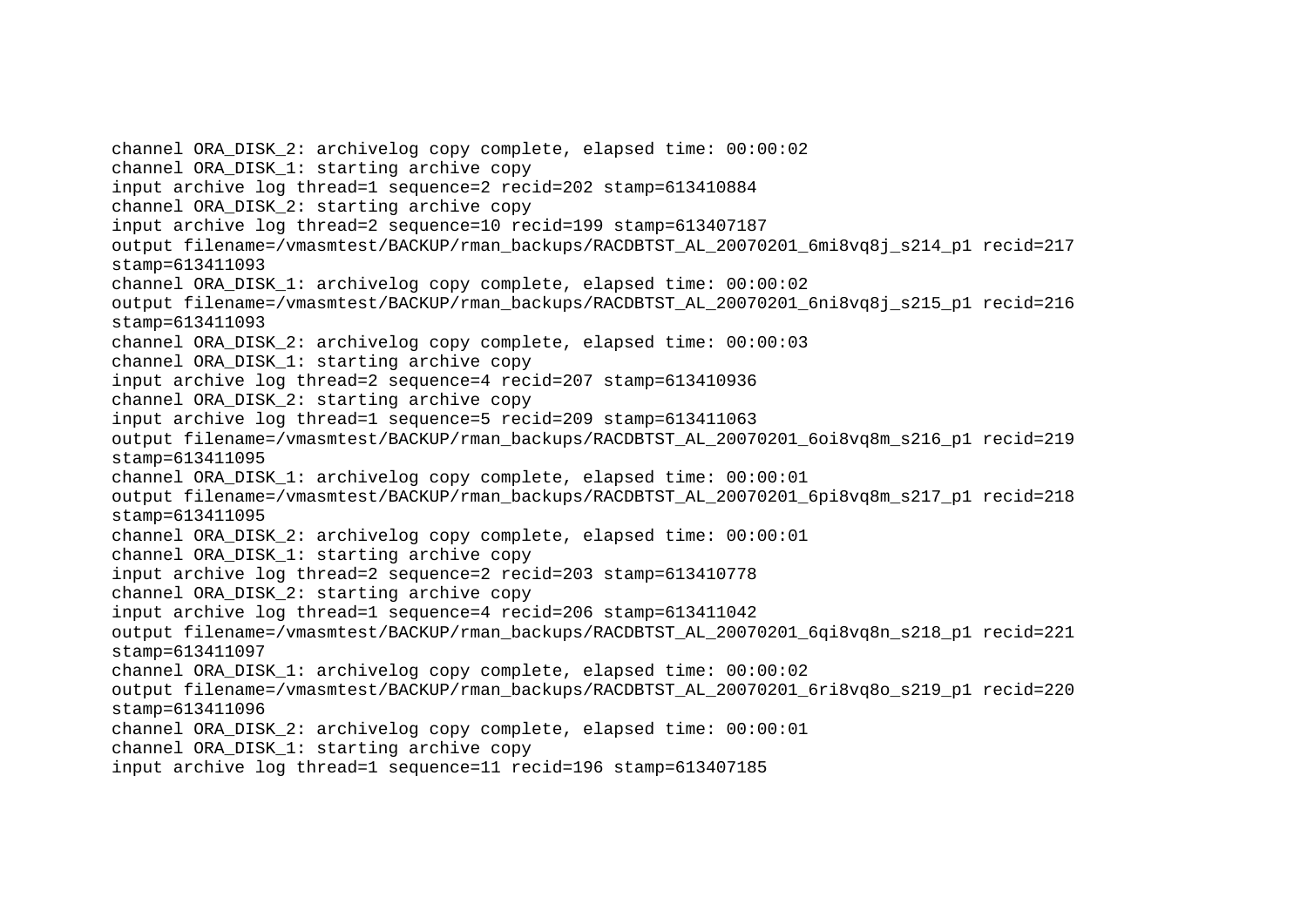channel ORA\_DISK\_2: starting archive copy input archive log thread=2 sequence=5 recid=208 stamp=613410951 output filename=/vmasmtest/BACKUP/rman\_backups/RACDBTST\_AL\_20070201\_6ti8vq8q\_s221\_p1 recid=222 stamp=613411099 channel ORA\_DISK\_2: archivelog copy complete, elapsed time: 00:00:01 output filename=/vmasmtest/BACKUP/rman\_backups/RACDBTST\_AL\_20070201\_6si8vq8p\_s220\_p1 recid=223 stamp=613411099 channel ORA\_DISK\_1: archivelog copy complete, elapsed time: 00:00:03 Finished backup at 01/02/2007 15:58:20 Starting Control File and SPFILE Autobackup at 01/02/2007 15:58:21 piece handle=/vmasmtest/BACKUP/rman\_backups/c-519338572-20070201-0e comment=NONE Finished Control File and SPFILE Autobackup at 01/02/2007 15:58:30 RMAN> List of Backup Sets =================== BS Key Type LV Size Device Type Elapsed Time Completion Time ------- ---- -- ---------- ----------- ------------ ------------------- 27 Full 14.98M DISK 00:00:03 01/02/2007 15:47:42 BP Key: 27 Status: AVAILABLE Compressed: NO Tag: TAG20070201T154739 Piece Name: /vmasmtest/BACKUP/rman\_backups/c-519338572-20070201-0c Control File Included: Ckp SCN: 18263608 Ckp time: 01/02/2007 15:47:39 SPFILE Included: Modification time: 01/02/2007 15:08:10 BS Key Type LV Size Device Type Elapsed Time Completion Time ------- ---- -- ---------- ----------- ------------ ------------------- 28 Full 14.98M DISK 00:00:06 01/02/2007 15:56:53 BP Key: 28 Status: AVAILABLE Compressed: NO Tag: TAG20070201T155647 Piece Name: /vmasmtest/BACKUP/rman\_backups/c-519338572-20070201-0d Control File Included: Ckp SCN: 18265214 Ckp time: 01/02/2007 15:56:47 SPFILE Included: Modification time: 01/02/2007 15:08:10 BS Key Type LV Size Device Type Elapsed Time Completion Time ------- ---- -- ---------- ----------- ------------ ------------------- 29 Full 14.98M DISK 00:00:06 01/02/2007 15:58:27 BP Key: 29 Status: AVAILABLE Compressed: NO Tag: TAG20070201T155821